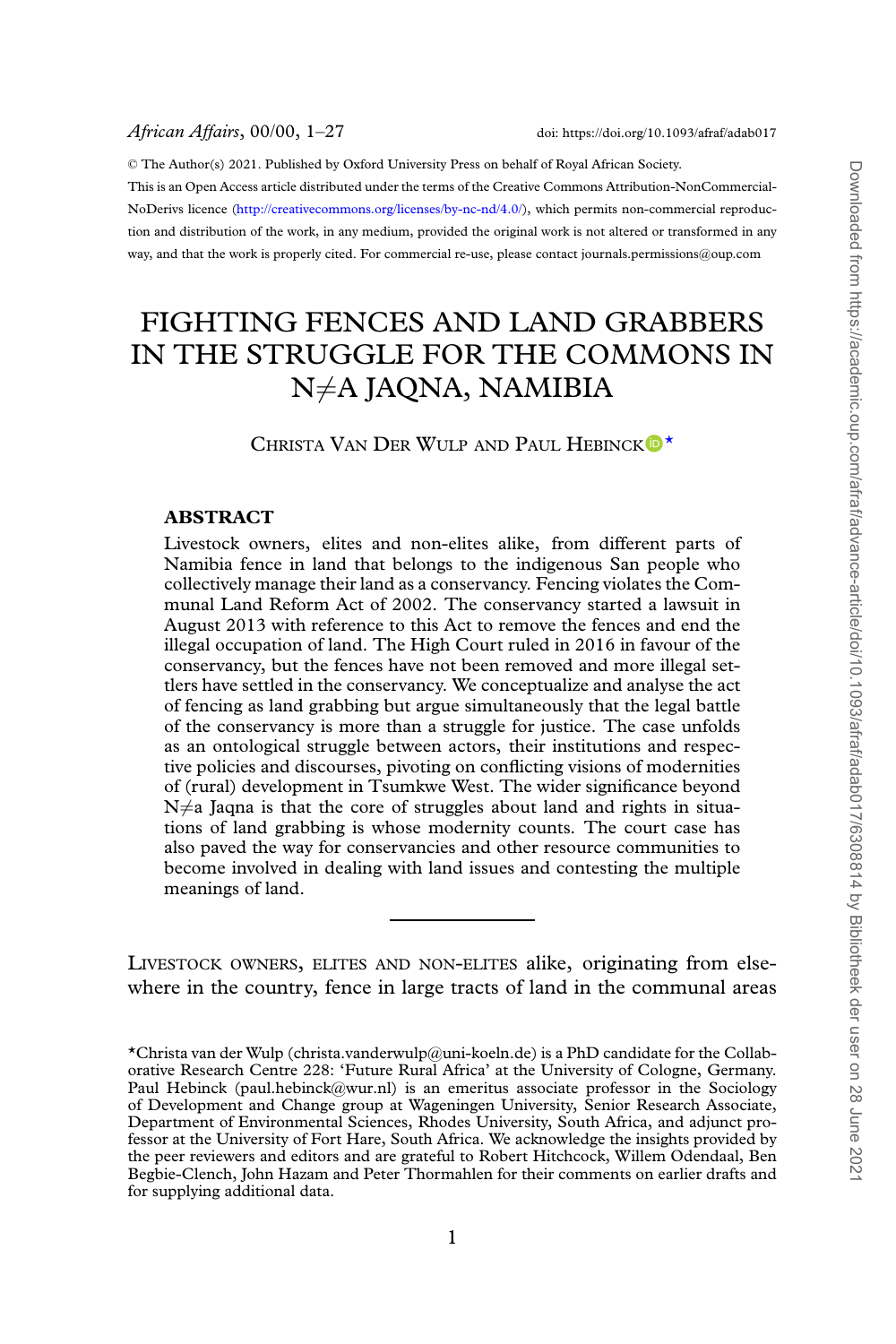of Namibia in search of land titles and grass and water for their cattle. Fencing is today widespread in Namibia; the intensity and scale of fencing increased since [1](#page-1-0)970 and accelerated after independence in 1990.<sup>1</sup> Fencing communal land has been illegal since the Communal Land Reform Act of 2002 (CLRA) was passed and holds that all fences that have been erected after its ratification in [2](#page-1-1)002 should be removed.<sup>2</sup> The authority to remove these has rested with the Traditional Authority (TA) and the Communal Land Board (CLB). Fencing of communal land was allowed, provided that proper authorization was obtained from the TA and the CLB.

The case we consider here involves the fencing of indigenous land by non-indigenous livestock owners on communal land in  $N \neq a$  Jaqna in Tsumkwe West. The San in Tsumkwe West who are among the most socially, economically, and politically marginalized and dispossessed groups in Namibian society<sup>[3](#page-1-2)</sup> argued that settlement by non-San groups contributed to their further marginalization and that the negative impact of their presence was widely felt.<sup>[4](#page-1-3)</sup> In 2003, the San formed the N $\neq$ a Jaqna conservancy (NJC), following the amended Nature Conservation Act of 1996, not only to boost their livelihoods by benefiting from the natu-ral resources on their territory, but also to protect their (land) rights.<sup>[5](#page-1-4)</sup> The conservancy committee of the NJC (CC-NJC) reported several illegal fences that were constructed between 2002 and 2013 to the !Kung TA and the CLB and made a request to remove them. When these institutions failed to take action and to remove the fences, in 2013 the CC-NJC with support from the Legal Assistance Centre (LAC) filed a lawsuit indicting the fencers, the TA and the CLB, and the relevant government departments (Ministry of Environment and Tourism (MET) and Ministry of Lands and Resettlement  $(MLR)$ . <sup>[6](#page-1-5)</sup> The Committee's objection to

<span id="page-1-1"></span>2. Republic of Namibia, Communal Land Reform Act 5 of 2002, Government Gazette, Windhoek (2002).

<span id="page-1-0"></span><sup>1.</sup> See for an overview of the fencing question in Namibia: Rose-Mary Popyeni Kashululu and Paul Hebinck, 'The fencing question in Namibia: A case study in Omusati region', in Willem Odendaal and Wolfgang Werner (eds), *'Neither here nor there': Indigeneity, marginalisation and land rights in post-Independence Namibia* (Legal Assistance Centre, Windhoek, 2020), pp. 163–183; Wolfgang Werner, *'What has happened has happened': The complexity of fencing in Namibia's communal areas* (Land, Environment, and Development Project, Legal Assistance Centre, Windhoek, 2011).

<span id="page-1-2"></span><sup>3.</sup> James Suzman, *An assessment of the status of the San in Namibia* (Legal Assistance Centre, Windhoek, 2001); Ute Dieckmann, Maarit Thiem, Erik Dirkx and Jennifer Hays, *Scraping the pot: San in Namibia two decades after independence* (Legal Assistance Centre, Windhoek, 2014).

<span id="page-1-3"></span><sup>4.</sup> Interview with conservancy member, Omatako, 22 June 2015; Interview with conservancy committee members, Mangetti Dune, 18 June 2015.

<span id="page-1-4"></span><sup>5.</sup> NJC, Constitution of the N≠a Jaqna conservancy, NACSO, Mangetti Dune (2005).<br>6. MLR and MAWF merged into Ministry of Agriculture, Water, and Land Reform

<span id="page-1-5"></span><sup>6.</sup> MLR and MAWF merged into Ministry of Agriculture, Water, and Land Reform in 2020. MET was renamed Ministry for Environment, Forestry and Tourism. LAC is a public interest law firm based in Windhoek funded by national and international donors, [<http://](http://www.lac.org.na/) [www.lac.org.na/](http://www.lac.org.na/)> (15 June 2015).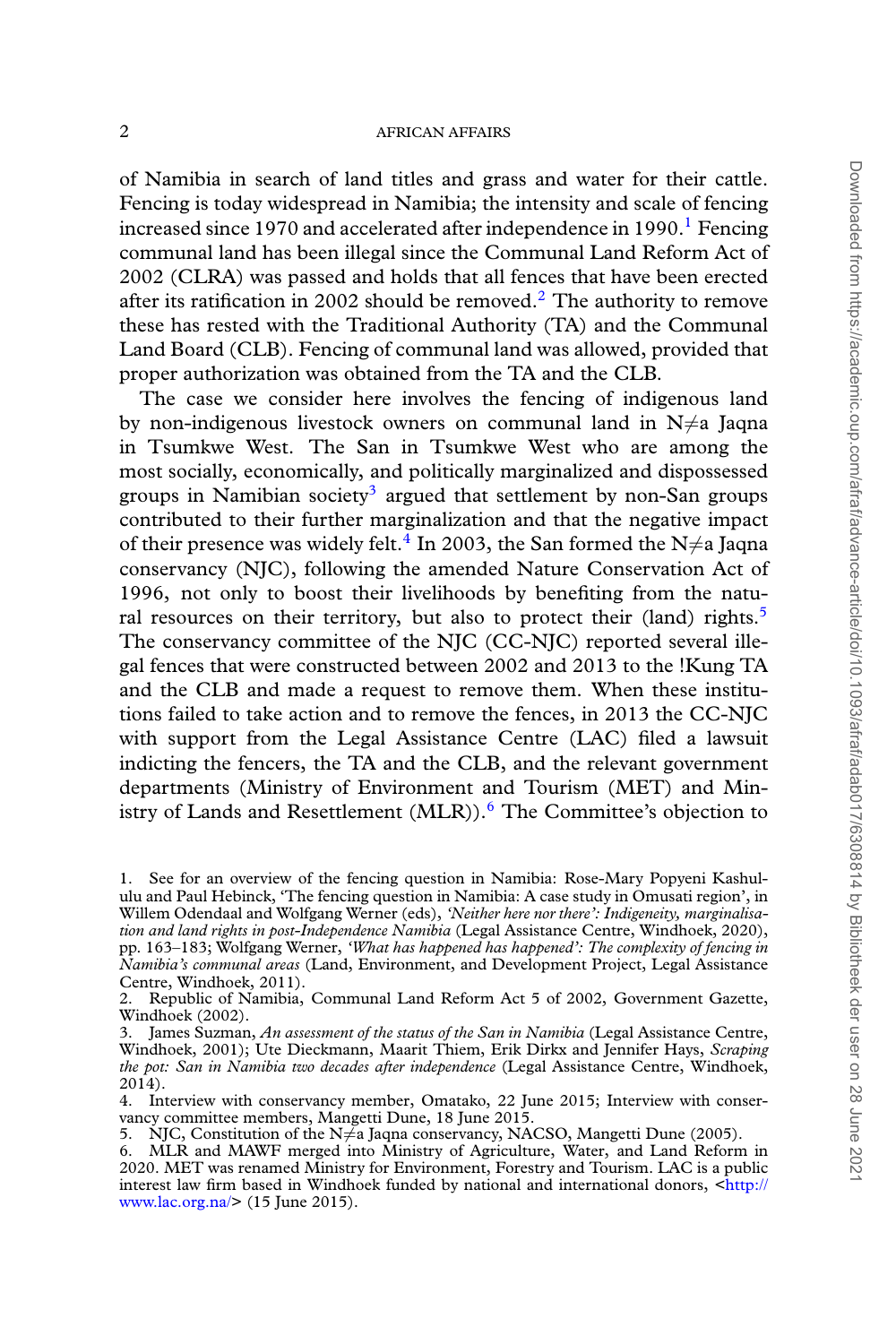the fences was that these restricted the free movement of wildlife, which directly affected the income generated from eco-tourism and trophy hunt-ing and interfered with their gathering of 'veldkos'.<sup>[7](#page-2-0)</sup> A leading argument that was presented in the High Court, however, was that the fencers should not have been granted customary land rights because they were not from the !Kung 'traditional community'.<sup>[8](#page-2-1)</sup> They, therefore, could not claim customary rights in  $N \neq a$  Jaqna. The fencers were consequently branded as 'land grabbers' illegally occupying the land.<sup>[9](#page-2-2)</sup> The defence lawyer claimed that according to Article 21 of the Constitution, every Namibian had the right to settle anywhere they wish. The respondents also asserted that they received permission from the TA and the chief after having paid the customary fees. After a procedure of about three years, the High Court of Namibia ruled in August 2016 in favour of the NJC that 22 out of the 32 illegal fencers must vacate the land they fenced and remove the fences. $10$ During a visit in November 2019 to the NJC, we were informed that 14 of the 22 fences that were ordered to be removed by the High Court were still standing.<sup>[11](#page-2-4)</sup> As of February 2021, the fences were still intact and the number of illegal fencers had even increased since.<sup>[12](#page-2-5)</sup> The TA and CLB had refused to act.

We approach fencing as a material manifestation of land grabbing. This is a shared opinion in  $N \neq a$  Jaqna, in Namibia's leading newspaper and in non-governmental organization (NGO) circles.[13](#page-2-6) The typical dimensions of land grabbing of inflicting injustice, alienation and mounting conflicts apply to the  $N \neq a$  Jaqna case.<sup>[14](#page-2-7)</sup> Fencers have deprived San groups of their

<span id="page-2-1"></span>8. 'Founding Affidavit Sara Zungu'.

<span id="page-2-4"></span>11. Interview with conservancy staff member, Mangetti Dune, 7 November 2019.<br>12. Email and WhatsApp interviews with the contracted trophy hunter in the cons

<span id="page-2-5"></span>Email and WhatsApp interviews with the contracted trophy hunter in the conservancy, 1 February 2021.

<span id="page-2-0"></span><sup>7.</sup> Founding affidavit of Sarah Zungu, Case NA276/13 in the matter between the N*̸*=a Jaqna conservancy Committee and the Minister of Lands and Resettlement & 35 others, 2013 (High Court of Namibia, Windhoek). 'Veldkos' is also referred to as wild foods and is vital for the daily caloric intake and food security.<br>8. Founding Affidavit Sara Zungu'.

<span id="page-2-2"></span>Interview with conservancy committee member, Omatako, 23 June 2015; Robert K. Hitchcock, 'Refugees, resettlement, and land and resource conflicts: The politics of identity among !Xun and Khwe San in northeastern Namibia', *African Studies Monographs* 33, 2 (2012), pp. 73–132.

<span id="page-2-3"></span><sup>10.</sup> Judgement in the matter between The Njagna conservancy Committee v The Minister of Lands and Resettlement and 35 others (A 276–2013), 18 August 2016 (High Court of Namibia, Windhoek).

<span id="page-2-6"></span><sup>13.</sup> Ndapewoshali Shapwanale, *'*Illegal fencing is land grabbing – LAC … 1991 land conference resolution should be implemented', *The Namibian*, 10 March 2018, [<https://](https://www.namibian.com.na/181937/archive-read/Illegal-fencing-is-land-grabbing-%E2%80%93-LAC—1991-land-conference-resolution-should-be-implemented) [www.namibian.com.na/181937/archive-read/Illegal-fencing-is-land-grabbing-%E2%80%93-](https://www.namibian.com.na/181937/archive-read/Illegal-fencing-is-land-grabbing-%E2%80%93-LAC—1991-land-conference-resolution-should-be-implemented) [LAC—1991-land-conference-resolution-should-be-implemented](https://www.namibian.com.na/181937/archive-read/Illegal-fencing-is-land-grabbing-%E2%80%93-LAC—1991-land-conference-resolution-should-be-implemented)> (20 May 2019). See also Kashululu and Hebinck, 'The fencing question'; Willem Odendaal, 'Elite land grabbing in Namibian communal areas and its impact on subsistence farmers' livelihoods', *PLAAS Policy Brief*, 33 (2011), pp. 1–7.

<span id="page-2-7"></span><sup>14.</sup> Ruth Hall, 'Land grabbing in Southern Africa: The many faces of the investor rush', *Review of African political economy* 38, 128 (2011), pp. 193–214; Ruth Hall, Marc Edelman, Saturnino M. Borras, Ian Scoones, Ben White and Wendy Wolford, 'Resistance, acquiescence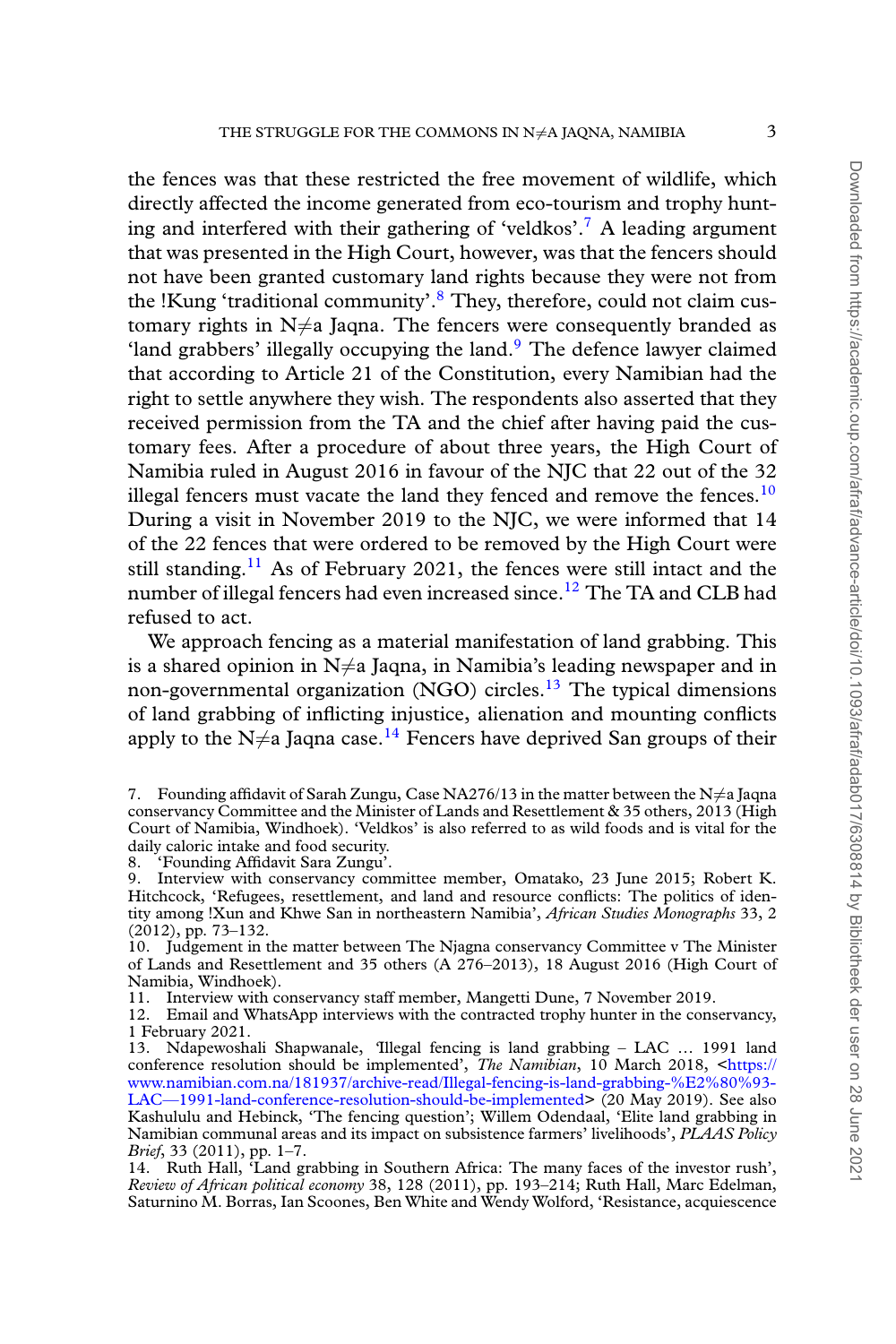ways of using land by *de facto* privatizing their communally held land. Land grabbing has intensified the struggle for territorial autonomy and land rights in  $N \neq a$  Jaqna and across Africa.<sup>[15](#page-3-0)</sup> Illegal fencing became an item on the political agenda during the Second National Land Confer-ence in 2018.<sup>[16](#page-3-1)</sup> The land grabbing literature documents numerous cases of affected people resisting grabbing in many ways and with varying degrees of success.<sup>[17](#page-3-2)</sup> Litigation is one such form of resistance and fits within the broad framing of Saturno Borras and Jennifer Franco that the struggle against land grabbing stands for the bigger, more encompassing type of 'struggles in defence of the commons'.[18](#page-3-3) In October 2020, the CC-NJC and the LAC initiated another lawsuit to enforce the 2016 High Court ruling.<sup>[19](#page-3-4)</sup>

The lawsuit serves as an entry point to disentangle the complexities of the struggle in defence of the commons. This battle, however, involves more than a legal struggle for justice and seeking recognition of land rights. Whereas most studies of land grabbing focus on extending largescale commercial agriculture, $^{20}$  $^{20}$  $^{20}$  the present case unfolds as an ontological struggle between actors, their institutions and policy discourses—a struggle that pivots on conflicting visions of modernities of (rural) development in Tsumkwe West. The wider significance of our analysis beyond N $\neq$ a Jaqna is that the core of these struggles boils down to whose modernity counts. The  $N \neq a$  Jaqna case illustrates what Hugh Campbell understands as an enactment of ontological politics in the micro-political space of  $N\neq a$ 

or incorporation? An introduction to land grabbing and political reactions "from below"', *Journal of Peasant Studies* 42, 3–4 (2015), pp. 467–488; Saturno Borras and Jennifer Franco, 'Global land grabbing and trajectories of agrarian change: A preliminary analysis', *Journal of Agrarian Change* 12, 1 (2012), pp. 34–59.

<span id="page-3-0"></span><sup>15.</sup> See Jeremy Lind, Doris Okenwa and Ian Scoones, *The politics of land, resources & investment in Eastern Africa's pastoral drylands* (James Currey, London, 2020); Hall, 'Land grabbing in Southern Africa: The many faces of the investor rush'.

<span id="page-3-1"></span><sup>16.</sup> Staff writer, 'Resolutions of the 2nd National Land Conference', *The Villager*, 8 October 2018, <[https://www.thevillager.com.na/articles/14012/resolutions-of-the-2nd-national](https://www.thevillager.com.na/articles/14012/resolutions-of-the-2nd-national-land-conference/)[land-conference/>](https://www.thevillager.com.na/articles/14012/resolutions-of-the-2nd-national-land-conference/) (10 February 2019); Editorial, 'Land resolutions need swift implementation', *The Namibian*, 12 October 2018, [<https://www.namibian.com.na/182243/](https://www.namibian.com.na/182243/archive-read/Editorial—Land-Resolutions-Need-Swift) [archive-read/Editorial—Land-Resolutions-Need-Swift>](https://www.namibian.com.na/182243/archive-read/Editorial—Land-Resolutions-Need-Swift) (2 January 2021); Ngaevarue Katjangua, 'Geingob gives ultimatum for removal of illegal fences', *The Namibian*, 11 October 2018, [<https://www.namibian.com.na/182191/archive-read/Geingob-gives-ultimatum](https://www.namibian.com.na/182191/archive-read/Geingob-gives-ultimatum-for-removal-of-illegal)[for-removal-of-illegal](https://www.namibian.com.na/182191/archive-read/Geingob-gives-ultimatum-for-removal-of-illegal)> (2 January 2021).

<span id="page-3-2"></span><sup>17.</sup> See for an overview: Hall, Edelman, Borras, Scoones, White and Wolford, 'Resistance, acquiescence or incorporation?'.

<span id="page-3-3"></span><sup>18.</sup> Saturno Borras and Jennifer Franco, 'Global land grabbing and political reactions 'from below", *Third World Quarterly* 34, 9 (2013), pp. 1723–1747, p. 1370.

<span id="page-3-4"></span><sup>19.</sup> This time through an action and not as an application as before. An action is favoured as this allowed to subpoena the chief or the chair of the CLB to explain why they ignored and were reluctant to enforce the court ruling. Personal communication, Willem Odendaal, 10 September 2020.

<span id="page-3-5"></span><sup>20.</sup> See for an overview: Ruth Hall, Ian Scoones and Dzodzi Tsikata, 'Plantations, outgrowers and commercial farming in Africa: Agricultural commercialisation and implications for agrarian change', *Journal of Peasant Studies* 44, 3 (2017), pp. 1–23.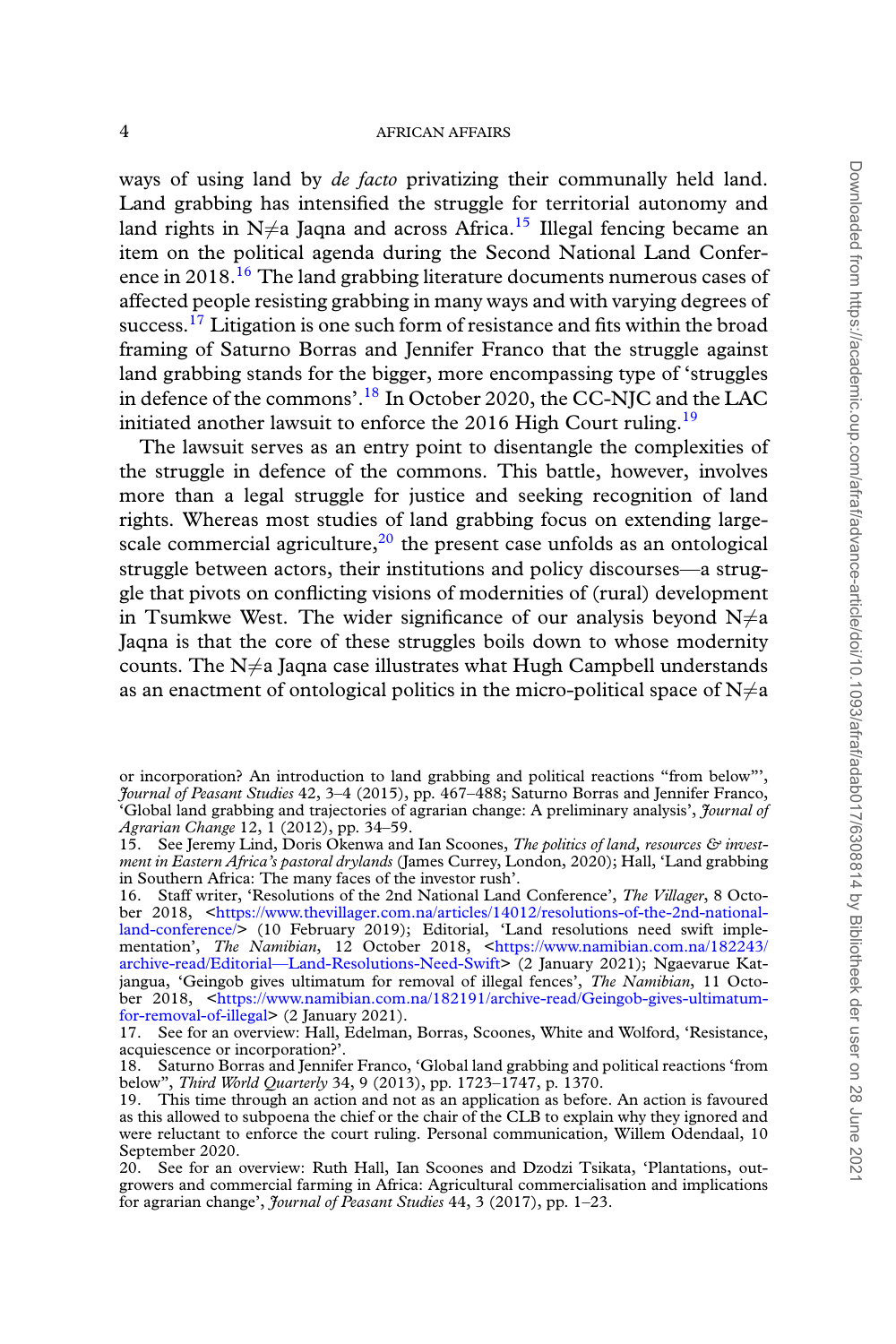Jaqna.<sup>[21](#page-4-0)</sup> It is typical that conservancy formation was at first a relatively smooth process. $22$  The situation began to change dramatically with the grabbing and fencing of land and the political and development interventions of the state fuelling escalating tensions and contestations over the allocation and meaning of land and use of resources. These processes not only fractured the San community but also triggered articulated responses of the San enacting their modernity. Here we show the means by which local actors navigated the micro-political space of  $N\neq a$  Jaqna by constructing and enacting their modernity in interaction with extra local actors while contesting their agendas and discourses of development. In  $N \neq a$  Jaqna, leadership contestations and power struggles cloud the struggle for justice and land. The struggle is further complicated and frustrated by the institutional intricacies arising from reforming the state since independence (i.e. decentralization and conservancy formation) to support the implementation of the CLRA. This process generated institutions whose powers and authorities overlap and whose ontological politics conflict with locally embedded ontologies of land–people relationships. To complicate matters further, the judicial system works rather slowly and more importantly the political will to support the struggle for indigenous land rights is absent.<sup>[23](#page-4-2)</sup>

The main question we address here is: what is, and how do we understand, the relationship between the San's quest for justice and modernity, the state's land and agrarian policies and laws, land grabbing, and overlapping authorities in the context of fencing? This allows for a discussion of the potential role of litigation and conservancies as vehicles to address land–people relations including the ontologies of land, land rights and security.

We proceed by first explaining our methodological perspective. We fuse legal anthropology perspectives on land and authority with ideas from land as an assemblage of practices legitimized and underpinned by multiple discourses of modernity. We briefly describe the policy and legislative reforms aimed at restructuring communal lands. We then present the NJC case and introduce key actors. In the last sections, we reflect from the perspective of what Christiaan Lund understands as a 'state in the making $^{24}$  $^{24}$  $^{24}$  on the

<span id="page-4-0"></span><sup>21.</sup> Hugh Campbell, *Farming inside invisible worlds: Modernist agriculture and its consequences* (Bloomsbury Academic, London, 2020).

<span id="page-4-1"></span><sup>22.</sup> Cameron Welch, *Land is life, conservancy is life. The San and the N* $\neq$ *a Jaqna conservancy, Tsumkwe District West, Namibia*, Basel Namibia studies series (Namibia Resource Centre and Southern Africa Library, Basel, 2018), Chapter 5.

<span id="page-4-2"></span><sup>23.</sup> See Sid Harring and Willem Odendaal, *'Our Land They Took': San land rights under threat in Namibia* (Legal Assistance Centre, Windhoek, 2006); Willem Odendaal and Wolfgang Werner (eds), *'Neither here nor there': Indigeneity, marginalisation and land rights in post-Independence Namibia* (Legal Assistance Centre, Windhoek, 2020).

<span id="page-4-3"></span><sup>24.</sup> Christiaan Lund, 'Rule and rupture: State formation through the production of property and citizenship', *Development and Change* 43, 6 (2016), pp. 1199–1228.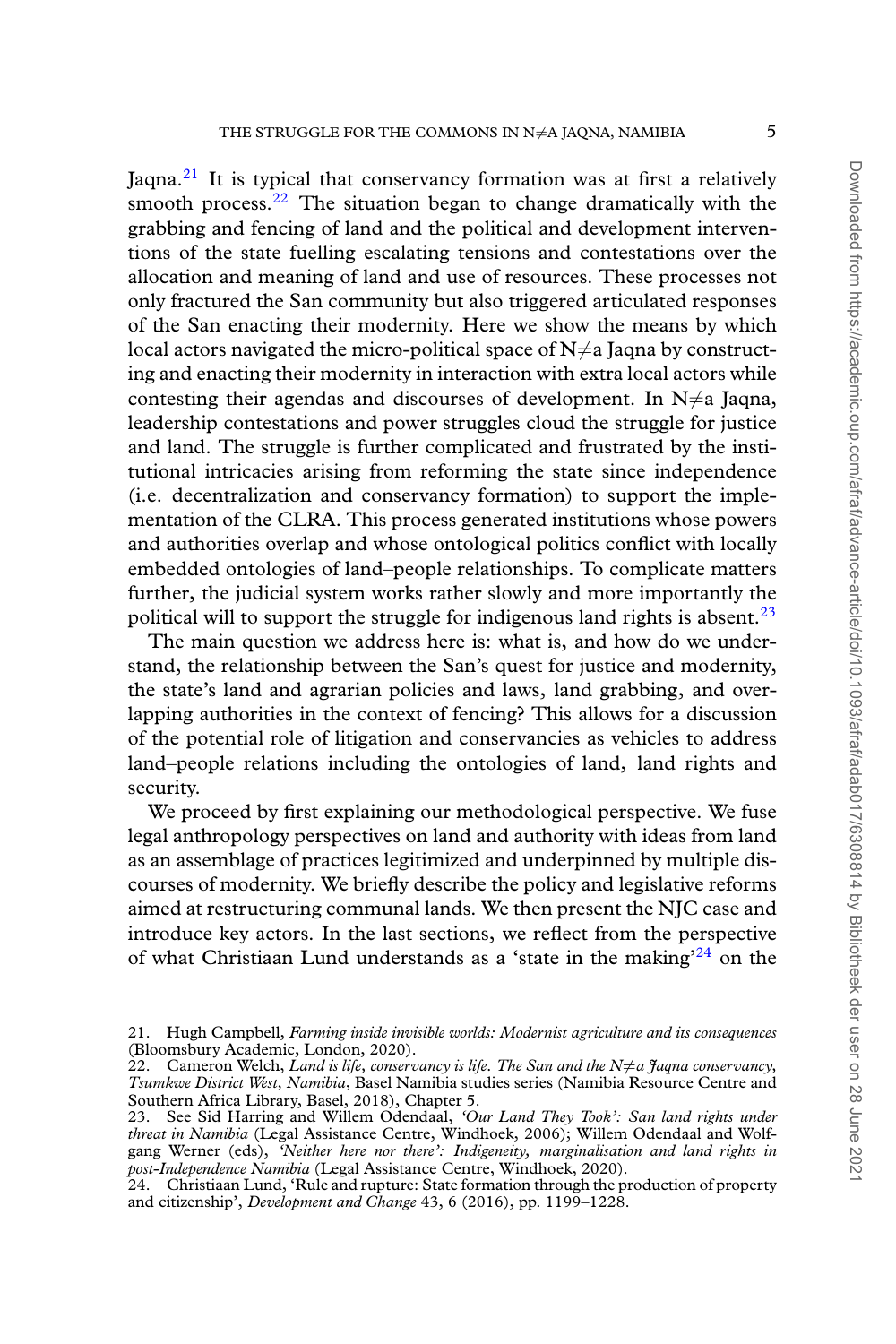role of new institutions with a specific focus on the potential role for conservancies in resource governance and how these interface with the various expressions of modernity.

# *Methodology*

We apply an 'extended case study' not just to illustrate our argument but to draw conclusions of a broader theoretical significance.<sup>[25](#page-5-0)</sup> The ordering, interpretation and presentation of data are informed and structured by two theoretical tenets that revolve around the centrality of land. The first, land as relational, concerns seeing property relations as involving relations between actors concerning things (e.g. land and fences) and the new ontological meanings they attach to these as changes occur.<sup>[26](#page-5-1)</sup> These concern not only social relationships (of power, gender and ethnicity) but also changes to the properties of land. Through land grabbing, fencing or new land policies, property acquires new properties capturing the various ontological meanings of land.<sup>[27](#page-5-2)</sup> Olivier Razac and Reviel Netz pointedly relate this to situations where and when new forms and interpretations of modernity develop and spread and clash with customary and historically guaranteed resource-use patterns.<sup>[28](#page-5-3)</sup> Barbed wire facilitates the controlling of mobility and the space of human and non-human actors; its extension in the landscape generates violence and discursive conflicts about the interpretation of modernity and what that holds for the meaning of land.

The second tenet is that land–people relationships evolve in a sociomaterial and historical context, which we, with David Moore (2005) and others, understand as 'territory'.<sup>[29](#page-5-4)</sup> N $\neq$ a Jaqna represents territory where land as property acquires its ontological meaning: territory as embodying

<span id="page-5-0"></span><sup>25.</sup> See for instance Jaap van Velsen, 'The extended-case method and situational analysis', in Arnold L. Epstein (ed.), *The craft of Social Anthropology* (Tavistock, London, 1967), pp. 129–149.

<span id="page-5-1"></span><sup>26.</sup> See, for instance, James Ferguson, 'The cultural topography of wealth. Commodity paths and the structure of property in rural Lesotho', *American Anthropologist* 94, 1 (1992), pp. 55–73; Christopher M. Hann, 'Introduction: The embeddedness of property', in Christopher M. Hann (eds), *Property relations: Renewing the anthropological tradition* (Cambridge University Press, Cambridge, 1998), pp. 1–47.

<span id="page-5-2"></span><sup>27.</sup> Franz von Benda-Beckmann, Kebeth von Benda-Beckmann and Melanie C. Wiber, 'The properties of property', in Franz von Benda-Beckmann, Kebeth von Benda-Beckmann and Melanie C. Wiber (eds), *Changing properties of property* (Berghahn Press, Oxford, 2006), pp. 1–39; Tanja Murray Li, 'What is land? Assembling a resource for global investment', *Transactions of the Institute of British Geographers* 39, 4 (2014), pp. 589–602.

<span id="page-5-3"></span><sup>28.</sup> Reviel Netz, *Barbed wire. An ecology of modernity* (Wesleyan University Press, Middletown, CT, 2004); Olivier Razac, *Barbed wire* (New Press, New York, NY, and London, 2002).

<span id="page-5-4"></span><sup>29.</sup> David Moore, *Suffering for territory: Race, place, and power in Zimbabwe* (Duke University Press, Durham, NC, 2005); see also Angela Kronenburg García, 'Territorial conflicts, agency and the strategic appropriation of interventions in Kenya's southern drylands', *Sustainability* 10, 1 (2018), pp. 41–56.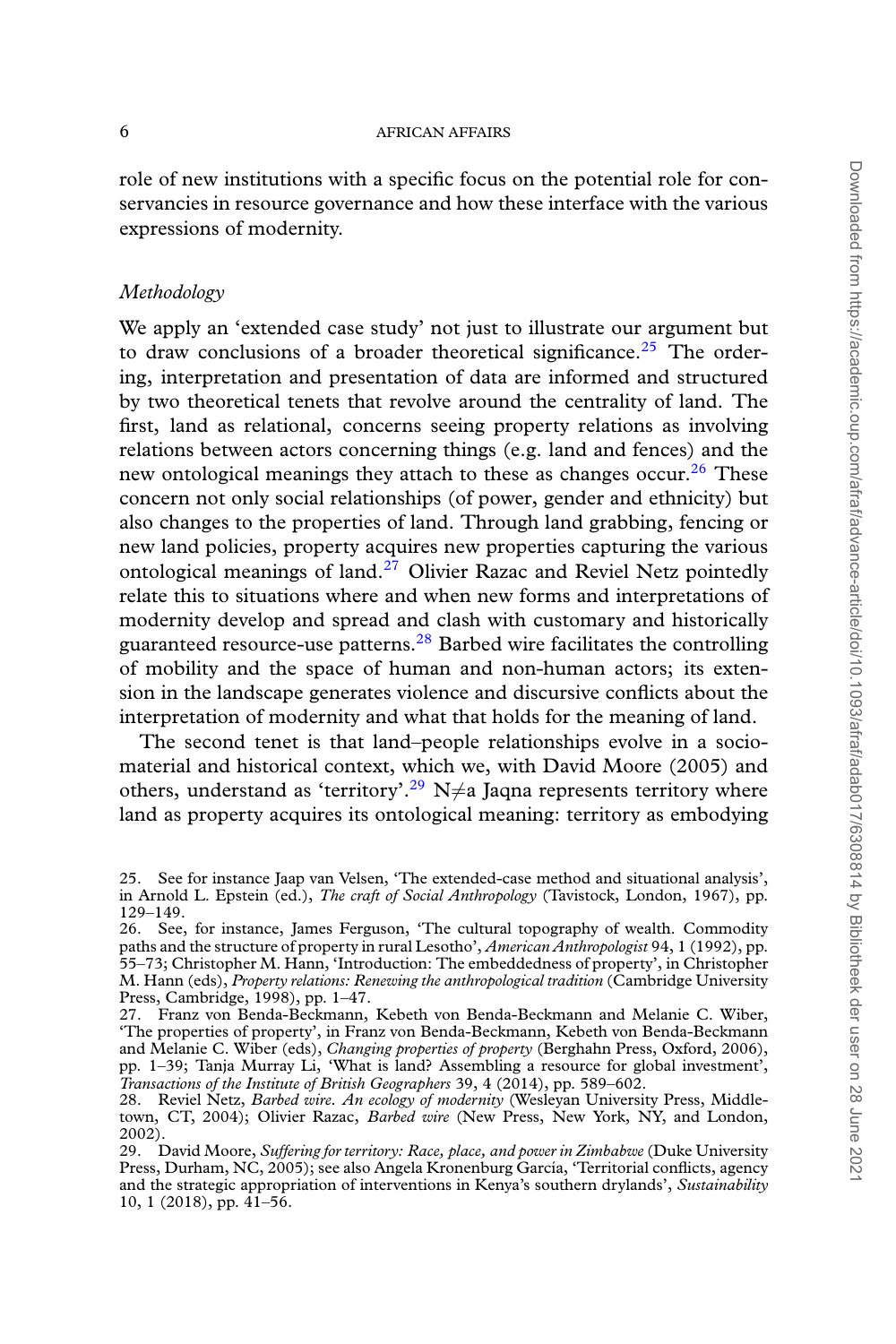the space where multiple human and non-human elements interact and coexist, generating landscapes such as those in Tsumkwe West. With Bruno Latour we conceptualize territory with the notion micro-politics. $30$  Territory emerges as the site par excellence of situated ontological struggles between social actors, as groups and as individuals, who actively engage with each other while finding ways to accommodate the changes happening around them, where people–land relationships are prompted, forged, transformed, accommodated, negotiated and get their new meaning.<sup>[31](#page-6-1)</sup> This is the micro-political space where, and when, it shows that territory is constituted by multiple institutional and legal normative orderings. This is also the space where controversies about rights and the meaning of land are being fought out and where claims are made about the right to self-determination about the future of their territory and its resources.<sup>[32](#page-6-2)</sup> Territory also illuminates the micro-practices of government and spatial disciplining (i.e. through enacting their political ontologies). These aspects do not just entail a discursive confrontation between perceiving land and land use as embedded in land–people relationships, as historically structured by customary arrangements or by government land policies that set out to modernize land use. Territory likewise is the space where different (i.e. 'local' and 'global') discourses of development are produced, debated and contested, and clash.<sup>[33](#page-6-3)</sup>

We draw on 3 months of ethnographic fieldwork in Namibia in 2015 undertaken by the first author. In November 2019, she revisited the field site for a week for informal talks with conservancy staff members and collected additional materials regarding the court case. Insights gained were infused with understandings generated by research by the second author

<span id="page-6-0"></span><sup>30.</sup> Bruno Latour, *Reassembling the social: An introduction to actor-network-theory* (Oxford University Press, Oxford, 2005). See also Nick J. Fox and Pam Alldred, 'New materialist social inquiry: Designs, methods and the research-assemblage', *International Journal of Social Research Methodology* 18, 4 (2015), pp. 399–414. Micro-political does not imply an exclusive focus on the micro level only. Moreover in line with Latour's interpretation, micro-politics involves interactions between human and non-human actors.

<span id="page-6-1"></span><sup>31.</sup> Campbell, 'Farming inside invisible worlds'; Norman Long, 'Contesting policy ideas from below', in Morten Bøås and David MacNeill (eds), *Global institutions and development: Framing the world?* (Routledge, London, 2004), pp. 24–41.

<span id="page-6-2"></span><sup>32.</sup> Sara Berry, 'Access, control and use of resources in African agriculture: An introduction', *Africa* 59, 1 (1989), pp. 1–5; Sara Berry, 'Social institutions and access to resources', *Africa* 59, 1 (1989), pp. 41–55; Paul Hebinck, Nosiseko Mtati and Charlie Shackleton, 'More than just fields: Reframing deagrarianisation in landscapes and livelihoods', *Journal of Rural Studies* 61, 4 (2018), pp. 323–334.

<span id="page-6-3"></span><sup>33.</sup> See also Latour, 'Reassambling the social'; Gill Seidel, 'Political discourse analysis', in Teun A. van Dijk (ed.), *Handbook of discourse analysis* (Academic Press, London, 1985), pp. 43–60, p. 44; Alberto Arce and Norman Long, 'Reconfiguring modernity and development from an anthropological perspective', in Alberto Arce and Norman Long (eds), *Anthropology, development and modernities: Exploring discourses, counter-tendencies and violence* (Routledge, London, 2000), pp. 1–31.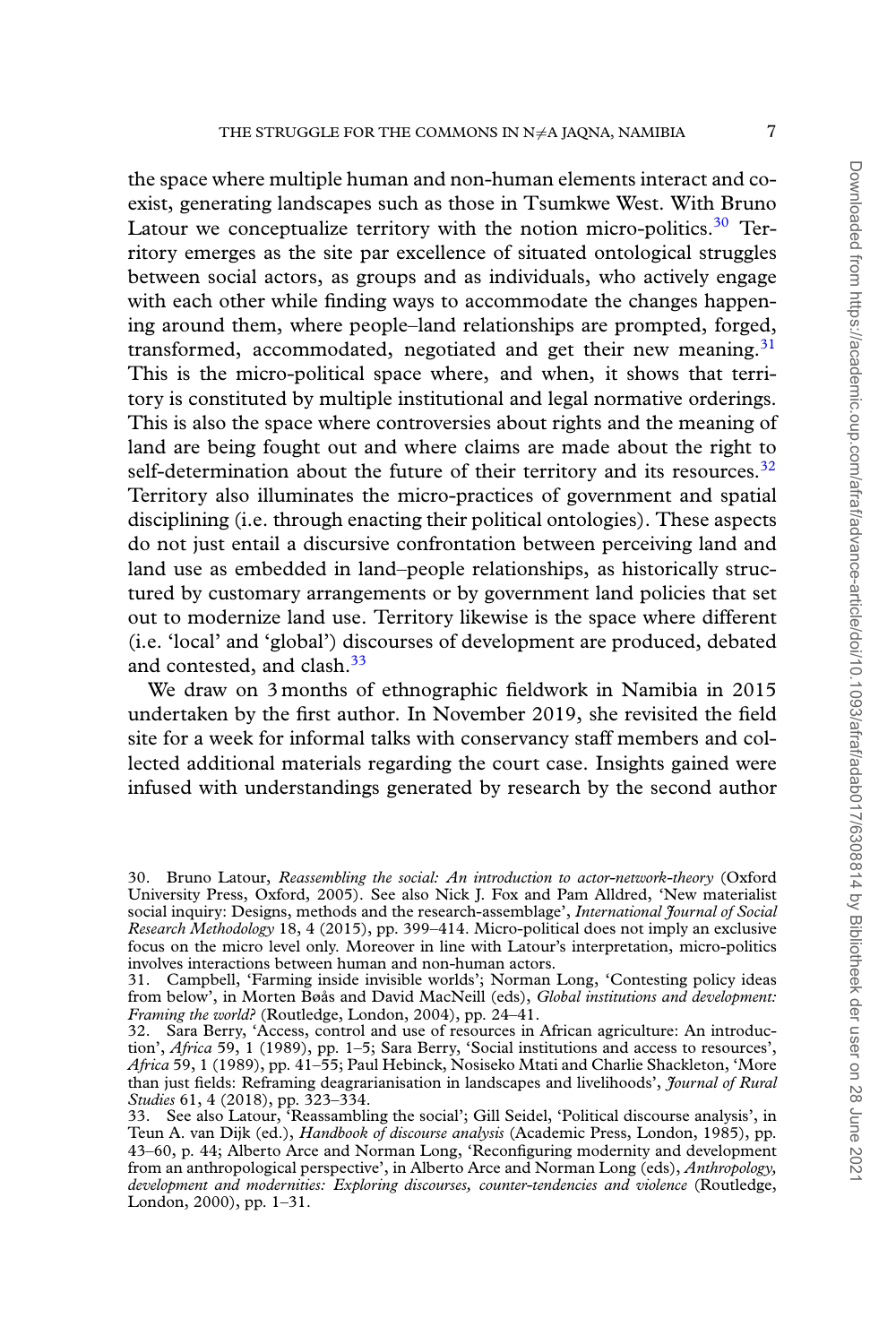on illegal fencing in Ovamboland.<sup>[34](#page-7-0)</sup> In both projects, we collaborated with the Land Environment and Development programme of the LAC whose mandate is investigating and litigating fencing cases in the country.<sup>[35](#page-7-1)</sup> Data collection centred on capturing the voices, experiences, explanations and practices as well as the mapping of the relevant actors. Informal conversations were held in  $N \neq a$  Jaqna, focus group discussions, semi-structured interviews and above all participant observation. In total, during the first phase of the research semi-structured interviews were conducted with three TA representatives, two LAC employees, one NGO employee, one MET representative, three conservancy committee members, one CLB representative, one police officer and five community members. A total of 46 community members were also interviewed during seven focus group discussions. A translator assisted with interviewing and invited participants to the focus group discussions. Other participants were introduced to us by members of the conservancy committee or the LAC. We also consulted the National Archives of Namibia in Windhoek. Data from Affidavits and the 2016 High Court ruling were used and combined with attending three court hearings between 2013 and 2016. We corroborated our findings by retrieving articles from newspapers (e.g. *The Namibian*) and combining these with reports about the NJC from the websites of the Namibia Association for Community-Based Support Organisation (NACSO) and the Nyae Nyae Development Foundation. We were not so successful in tracking and interviewing fencers; they appeared either not so keen to be interviewed or absent. Coronavirus disease-2019 prevented follow-up field visits in 2020. We instead conducted interviews through email and WhatsApp with stakeholders from the LAC and MLR, and a professional trophy hunter. Because the situation is politically tense and the controversies are mounting, we did not disclose names.

### *Land–people relations and territory in Namibia after independence*

Namibia gained independence in 1990 and inherited a spatially, socio-economically, and institutionally unequal and divided society.<sup>[36](#page-7-2)</sup> Policy and legislative initiatives since 1990 have been prompted by restructuring and democratizing the governance of the communal areas. Namibia adopted the Community-Based Natural Resource Management (CBNRM) model to conserve and sustainably manage and protect the natural resources and

<span id="page-7-1"></span><span id="page-7-0"></span><sup>34.</sup> Kashululu and Hebinck, 'The fencing question'.

<sup>35.</sup> See Legal Assistance Centre: Land Environment & Development (LEAD), [<http://](http://www.lac.org.na/index.php/projects/land-environment-development-lead/) [www.lac.org.na/index.php/projects/land-environment-development-lead/>](http://www.lac.org.na/index.php/projects/land-environment-development-lead/) (13 February 2015).

<span id="page-7-2"></span><sup>36.</sup> Marion Wallace, *A history of Namibia. From the beginning to 1990* (Jacana Press, Cape Town, 2011).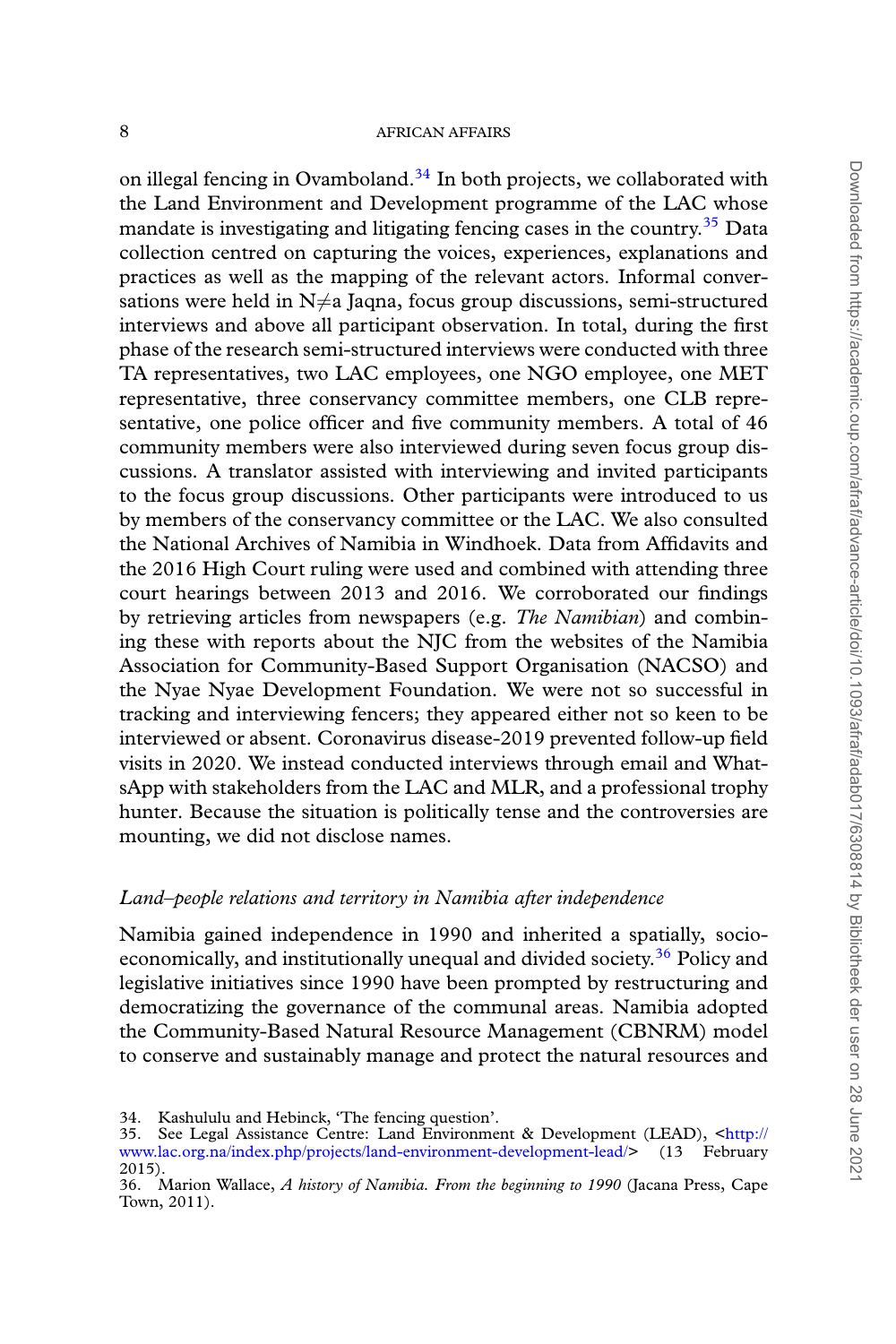reduce poverty in the communal areas.<sup>[37](#page-8-0)</sup> Promoted by the state and its institutions (MET in particular) and NGOs (i.e. the Integrated Rural Development and Nature Conservation and NACSO), and with financial backing from global donors (Deutsche Gesellschaft für Internationale Zussammenarbeit (GIZ), Department for International Development, and Swedish International Development Assistance (SIDA)), CBNRM became the predominant conservation and rural development framework in Namibia, in the region and beyond. $38$  MET kick-started the conservancy formation process in1995, which was later ratified by the enactment of the Nature Conservation Amendment Act 5 of 1996.<sup>[39](#page-8-2)</sup> This legislation devolved resource rights to communities to stimulate stewardship and legally to obtain and share the economic benefits of the harvesting and marketing of natural resources. Allocating and administering land rights remained, however, in the hands of the state. $40$  Despite these restrictions, the formation of conservancies fed the idea, as was the case in  $N \neq a$  Jaqna that their mandate was a lot broader. $41$ 

For a conservancy to be legally recognized a defined membership, an elected conservancy management committee, defined boundaries that ter-ritorialize the resources, and a legal constitution are required.<sup>[42](#page-8-5)</sup> Trophy hunting which was controlled by MET through allocating quota, the selling of crafts and indigenous plants became major sources of income and food for the conservancies.<sup>[43](#page-8-6)</sup> Community-based eco-tourism operations (e.g. living museums, community-run campsites and lodges in partnership

<span id="page-8-0"></span><sup>37.</sup> Karine Nuulimba and Julie Taylor, '25 years of CBNRM in Namibia: A retrospective on accomplishments, contestation and contemporary challenges', *Journal of Namibian Studies: History Culture Politics* 18, 1 (2015), pp. 89–110.

<span id="page-8-1"></span><sup>38.</sup> See Christo Fabricius, Eddie Koch, Stephen Turner and Hector Magome, *Rights, resources & rural development: Community-based natural resource management in Southern Africa* (Earthscan, London, 2004); Fred Nelson (ed.), *Community rights, conservation and contested land: The politics of natural resource governance in Africa* (Routledge, London, 2012).

<span id="page-8-2"></span><sup>39.</sup> Republic of Namibia, Nature Conservation Amendment Act, 1996 (No. 5 of 1996), Government Gazette of the Republic of Namibia, Windhoek (1995).

<span id="page-8-3"></span><sup>40.</sup> See Republic of Namibia, 'Communal Land Reform Act 5 of 2002', sections 17.01 and 17.02.

<span id="page-8-4"></span><sup>41.</sup> Michael Bollig, 'Towards an arid Eden? Boundary-making, governance and benefit sharing and the political ecology of the new commons of Kunene Region, Northern Namibia', *The International Journal of the Commons* 10, 2 (2016), pp. 771–799, p. 775. See also Wolfgang Werner, 'Land, resource and governance conflicts in Kunene Region involving conservancies', in Willem Odendaal and Wolfgang Werner (eds), *'Neither here nor there': Indigeneity, marginalisation and land rights in post-Independence Namibia* (Legal Assistance Centre, Windhoek, 2020), pp. 255–283.

<span id="page-8-5"></span><sup>42.</sup> See NACSO, *Namibia's communal conservancies* (Namibian Association of Community Support Organisation, Windhoek, 2007). This is also written in the CLRA of 2002, Section 4.

<span id="page-8-6"></span><sup>43.</sup> See Section 24A of the Nature Conservation Amendment Act 5 of 1996. See also Bollig, 'Towards an arid eden?'; Rodgers Lubilo and Paul Hebinck, "'Local hunting" and community-based natural resource management: Resistance and livelihoods in Namibia', *Geoforum* 101, May (2019), pp. 62–75; Nuulimba and Taylor, '25 years'. For a critical note see: Stasja Koot, 'The Limits of economic benefits: Adding social affordances to the analysis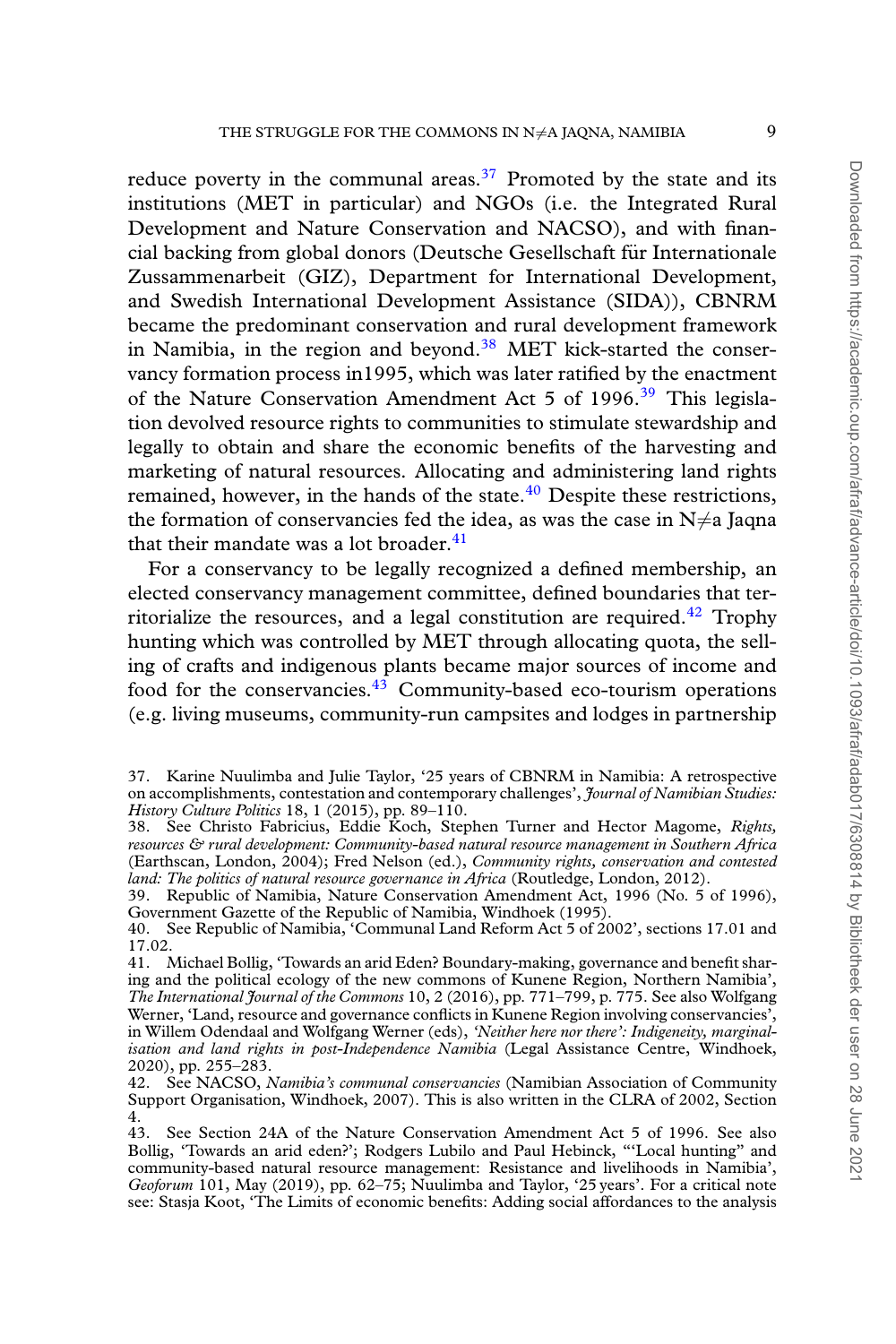with private companies) provided significant opportunities for generating cash and employment.<sup>[44](#page-9-0)</sup> Conservancy committees invested this income in food aid, schools, borehole and drinking water and to pay for the management fees, cash pay-outs to members and investments into development projects.

The First National Conference on Land Reform and the Land Question held in 1991 reformulated policies and legislation for land redistribution and land resettlement and securing of land rights in the communal areas. $45$ The Agricultural Commercial Land Reform Act was passed in 1995 for land held under freehold in the South. $46$  Seven years later, similar legislation for the communal areas was approved in 2002 by Parliament, the CLRA. This time-lag in legislation between independence and the CLRA of 2002 created a legal and political vacuum, which facilitated the construction of fences in communal areas. One reason for the delay in passing the CLRA was that the future powers of traditional leaders in communal land administration were severely contested.<sup>[47](#page-9-3)</sup>

As of May 2021 the CLRA was the most important piece of legislation dealing with land matters in communal land. It codified land–people relations through allocating and registering land rights; private ownership was banned, limiting commercial activity to situations where one had applied for a right of leasehold.<sup>[48](#page-9-4)</sup> Those who resided within a communal area could obtain a customary land right for farming and/or residence, which could not exceed 50 hectares.<sup>[49](#page-9-5)</sup> Pastures were designated as open access. The CLRA confirmed what the new land policies in the early 90s proposed: a transfer of the authority over the administration of rights to communal land

of trophy hunting of the Khwe and Ju/'hoansi in Namibian CBNRM', *Society and Natural Resources* 32, 4 (2019), pp. 417–433.

<span id="page-9-0"></span><sup>44.</sup> Renaud Lapeyre, 'Revenue sharing in community-private sector lodges in Namibia: A bargaining model', *Tourism Economics* 15, 3 (2009), pp. 653–669; Stasja Koot and Wouter van Beek, 'Ju/'hoansi lodging in a Namibian conservancy: CBNRM, tourism and increasing domination', *Conservation and Society* 15, 2 (2017), pp. 136–146.

<span id="page-9-1"></span><sup>45.</sup> For a critical view of land reform in Namibia: Wolfgang Werner, 'Tenure reform in Namibia's communal areas', *Journal of Namibian Studies* 18, (2015), pp. 67–87; Wolfgang Werner, 'An overview of land reform in Namibia', *Agrekon* 38, S1 (1999), pp. 314–325; Jan Kees van Donge, Gorge Eiseb and Alfons Mosimane, 'Land reform in Namibia: Issues of equity and poverty', in A. Haroon Akram-Lodhi, Saturnino M. Borras and Christobal Kay (eds), *Land, poverty and livelihoods in an era of globalization perspectives from developing and transition countries* (Routledge, London, 2007), pp. 284–310; Phanuel Kaapama, 'Commercial land reforms in postcolonial Namibia', in Henning Melber (eds), *Transitions in Namibia* (Nordic African Institute, Uppsala, 2007), pp. 29–50.

<span id="page-9-2"></span><sup>46.</sup> Republic of Namibia, Agricultural Commercial Land Reform Act, 14(1), Government Gazette, Windhoek (1996).

<span id="page-9-3"></span><sup>47.</sup> See Chris Tapscott and Lazarus Hangula, *Fencing of communal rangeland in northern Namibia: Social and ecological implications* (Social Sciences Division, Multi-Disciplinary Research Centre, University of Namibia, Windhoek, 1994); Werner, 'Tenure reform', p. 75. 48. Kashululu and Hebinck, 'The fencing question' pp. 174–177.

<span id="page-9-5"></span><span id="page-9-4"></span><sup>49.</sup> Republic of Namibia, *Government Gazette of the Republic of Namibia No 5760* 2015. This is also specified in the CLRA.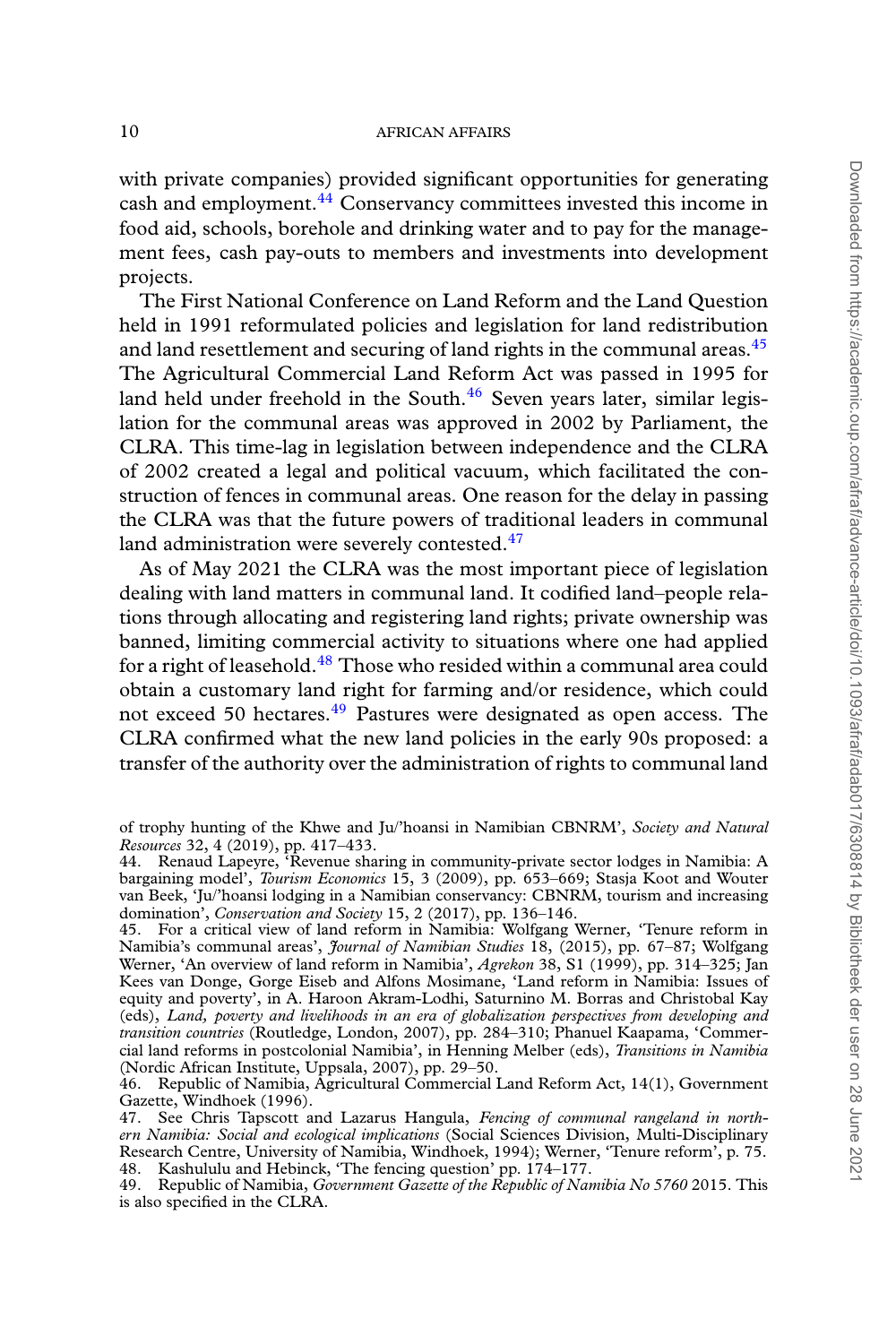to regional CLBs. The power to allocate land was previously in the hands of the TA and traditional leaders. Their responsibilities were reframed in the Traditional Authorities Act in Namibia in 1995 and amended in the Traditional Authorities Act 25 of 2000.<sup>[50](#page-10-0)</sup> The government selected and appointed chiefs as heads of the TA. The TA Act as well as the political practices of several chiefs and government securing loyal supporters in the rural domain through appointing chiefs had been subjected to substantial criticism.[51](#page-10-1) The role of the TA in the CLB was to confirm whether an applicant was a member of the community and to settle land disputes before allocating a land right. Chiefs were often accused of corruption and accepting bribes. $52$  The decisions to allocate land only became legal once they had been ratified by a CLB.<sup>[53](#page-10-3)</sup> The CLRA also addressed illegal fencing by verifying that plots and fences did not exceed the maximum size.<sup>[54](#page-10-4)</sup> The Act considered all post-2002 constructed fences illegal unless permission to remain was granted by the CLB.<sup>[55](#page-10-5)</sup> The CLRA allocated the authority to remove illegal fences to the TA and the CLB.

Namibia's new land policies also provided a set of policy frames for the use of land and natural resources in communal areas, including conservancies. Previously existing policies and support structures to stimulate and expand agriculture and conservation were redirected to also support com-munal farmers and to implement the land resettlement programme.<sup>[56](#page-10-6)</sup> This includes allocating land for crop and livestock production, introduction of new crops, providing extension and veterinary services, and improving market access, credit and infrastructure such as water points and irrigation. Conservancy land-use planning involves MET, WWF and NACSO together designing a Multiple Zonation Plan (MZP) to establish coherence in land-use activities to promote the conservancy's (non-)consumptive

<span id="page-10-0"></span><sup>50.</sup> Republic of Namibia, The Traditional Authorities Act 25 of 2000, Government Gazette No. 2456 of 22 December, Windhoek (2000).

<span id="page-10-1"></span><sup>51.</sup> See Werner, 'Land conflicts'; Ute Dieckman, 'From colonial land dispossession to the Etosha and Mangetti West land claim – Hai*∥*om struggles in independent Namibia', in Willem Odendaal and Woflgang Werner (eds), *'Neither here nor there': Indigeneity, marginalisation and land rights in post-Independence Namibia* (Legal Assistance Centre, Windhoek, 2020), pp. 95–121; Henning Melber, 'Namibia: A trust betrayed–again?' *Review of African Political Economy* 38, 127 (2011), pp. 103–111.

<span id="page-10-2"></span><sup>52.</sup> See Kashululu and Hebinck, 'The fencing question'.

<span id="page-10-3"></span><sup>53.</sup> Republic of Namibia, 'Communal Land Reform Act 5 of 2002'.

<span id="page-10-4"></span><sup>54.</sup> Wolfgang Werner, 'Land tenure and governance on communal land in Namibia' (Paper presented at the Second National Land Conference, Windhoek, 1–5 October 2018). Maarit Thiem, *A decade of communal land reform. Review and lessons learnt, with a focus on communal land rights registration* (Deutsche Gesellschaft fur Internationale Zusammenarbeit (GIZ), ¨ Windhoek, 2014).

<span id="page-10-5"></span><sup>55.</sup> Republic of Namibia, 'Communal Land Reform Act 5 of 2002'. Section 28(2) specifies that it is the CLB to which an application for the retention of fences is to be made. The CLB, in essence, decides whether a fence can remain or not. Section 28(5)(b) specifies that the application needs to be accompanied by a letter from the Chief or TA.

<span id="page-10-6"></span><sup>56.</sup> van Donge, Eiseb and Mosimane, 'Land reform in Namibia'.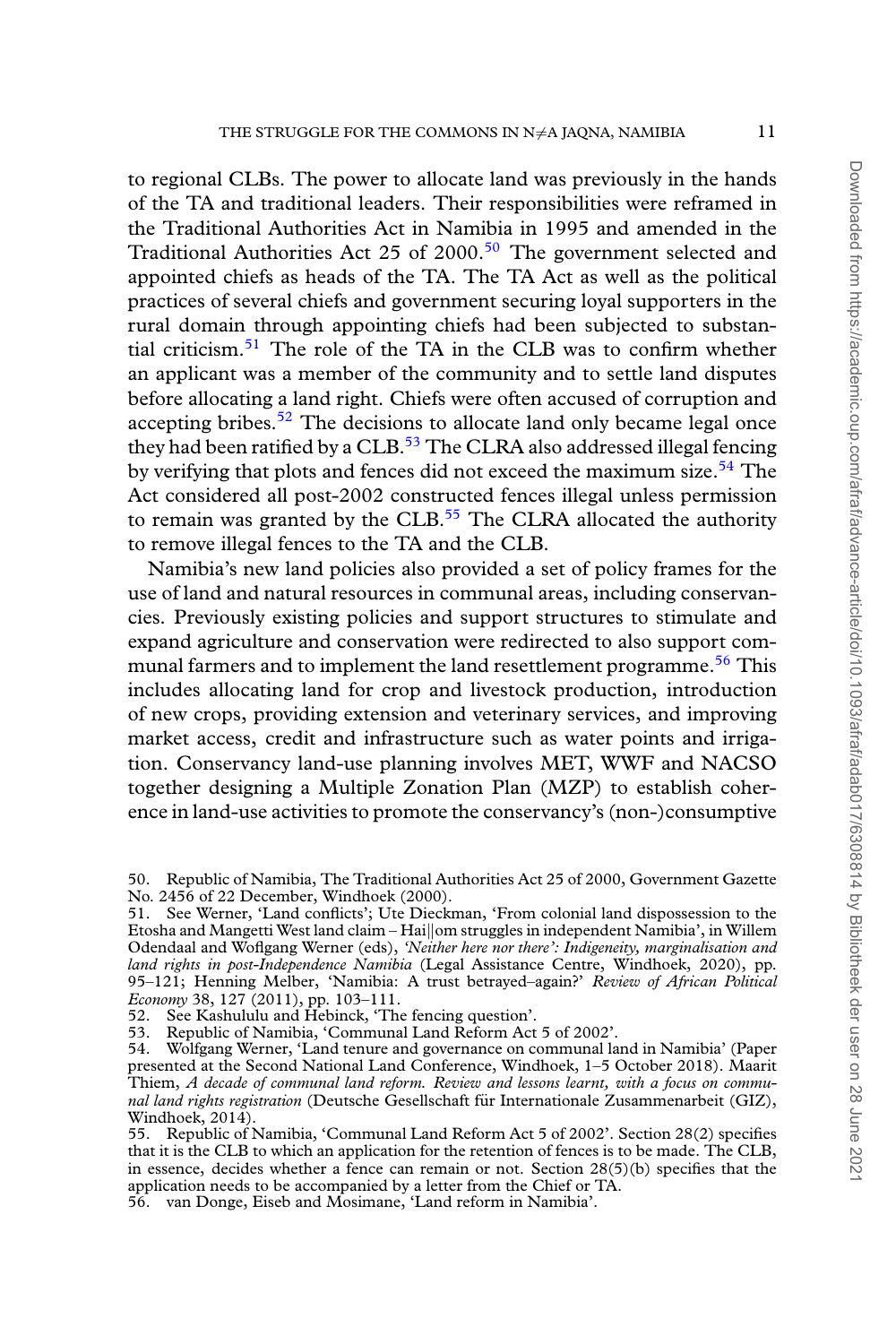tourism values.<sup>[57](#page-11-0)</sup> Intensifying communal farming, securing customary land rights and expanding community-based conservation remained in broadly stated terms key policy objectives.<sup>[58](#page-11-1)</sup>

# *The N̸*=*a Jaqna conservancy and conservancy formation*

N≠a Jaqna is situated in Tsumkwe West District (see [Figure 1\)](#page-12-0), in a relatively well-watered part of the semi-arid Kalahari Desert. It covers 9,120 square kilometres in which 7,500 people live in some 20 settlements scattered over the area. The population consists of the !Kung San and eight other San groups from northern Namibia and Angola. The latter were resettled by the South African Defence Force (SADF) during the 1970s when they created the '36 Bushman Battalion' in Mangetti Dune (see [Figure 1\)](#page-12-0).<sup>[59](#page-11-2)</sup> Some inhabitants have a history as farm workers on white farms and others as conservation and game guards in Namibia's national parks and reserves or trackers for the SADF, whereas others lived and worked in the cities. $60$ 

The discussion to establish a conservancy started in the late 1990s. NGOs, the !Kung TA and the MET took part in the deliberations.<sup>[61](#page-11-4)</sup> The formation of the NJC was delayed by government plans to relocate refugees from the Osire camp into Tsumkwe West and the development of small-scale farming schemes.<sup>[62](#page-11-5)</sup> The unclear definition of 'community', which is necessary to establish a conservancy, also delayed the gazetting. Finally, there were several boundary disputes with the neighbouring Nyae Nyae conservancy.<sup>[63](#page-11-6)</sup> The issues were eventually resolved through negotiations and the NJC was formerly registered in July  $2003<sup>64</sup>$  $2003<sup>64</sup>$  $2003<sup>64</sup>$  The MZP was designed shortly after. This included setting and agreeing of village boundaries and the mapping of a variety of resource usages (i.e. areas for mixed farming of cropping and grazing of goats and cattle, for wildlife,

<span id="page-11-5"></span>62. Hitchcock, 'Refugees, resettlement', p. 104. The camp numbered 21.000 refugees.

<span id="page-11-0"></span><sup>57.</sup> See Lee Hewitson, 'Following elephants: Assembling nature knowledge, values and conservation spaces in Namibia's Zambezi region' (University of Leicester, Unpublished PhD dissertation, 2018). Eduard Gargallo, 'Community conservation and land use in Namibia: Visions, expectations and realities', *Journal of Southern African Studies* 46, 1 (2020), pp. 129–147.

<span id="page-11-1"></span><sup>58.</sup> Republic of Namibia, Namibia Agricultural Policy 2015, Government Printer, Windhoek (2015); Republic of Namibia, Ministry of Environment, Forestry and Tourism. Annual Progress Report 2019–2020, Government Printer, Windhoek (2015).

<span id="page-11-2"></span><sup>59.</sup> Suzman, 'An assessment of'; Hitchcock, 'Refugees, resettlement'; Welch, 'Land is life'.

<span id="page-11-3"></span><sup>60.</sup> Hitchcock, 'Refugees, resettlement'. The distribution of these profiles is unknown.

<span id="page-11-4"></span><sup>61.</sup> Dieckmann, Thiem, Dirkx and Hays, 'Scraping the pot'; Welch, 'Land is Life'.

<span id="page-11-6"></span><sup>63.</sup> Thekla Hohmann, "'We are looking for life. We are looking for the conservancy". Namibian Conservancies, nature conservation and rural development: The N≠a Jaqna conservancy', in Thekla Hohmann (ed.), *San and the state. Contesting land, development, identity* and representation (Rüdiger Köppe Verlag, Köln, 2003), pp. 205-254.

<span id="page-11-7"></span><sup>64.</sup> Republic of Namibia, *Government Gazette of the Republic of Namibia No 3027* 2003, Government Notice 162.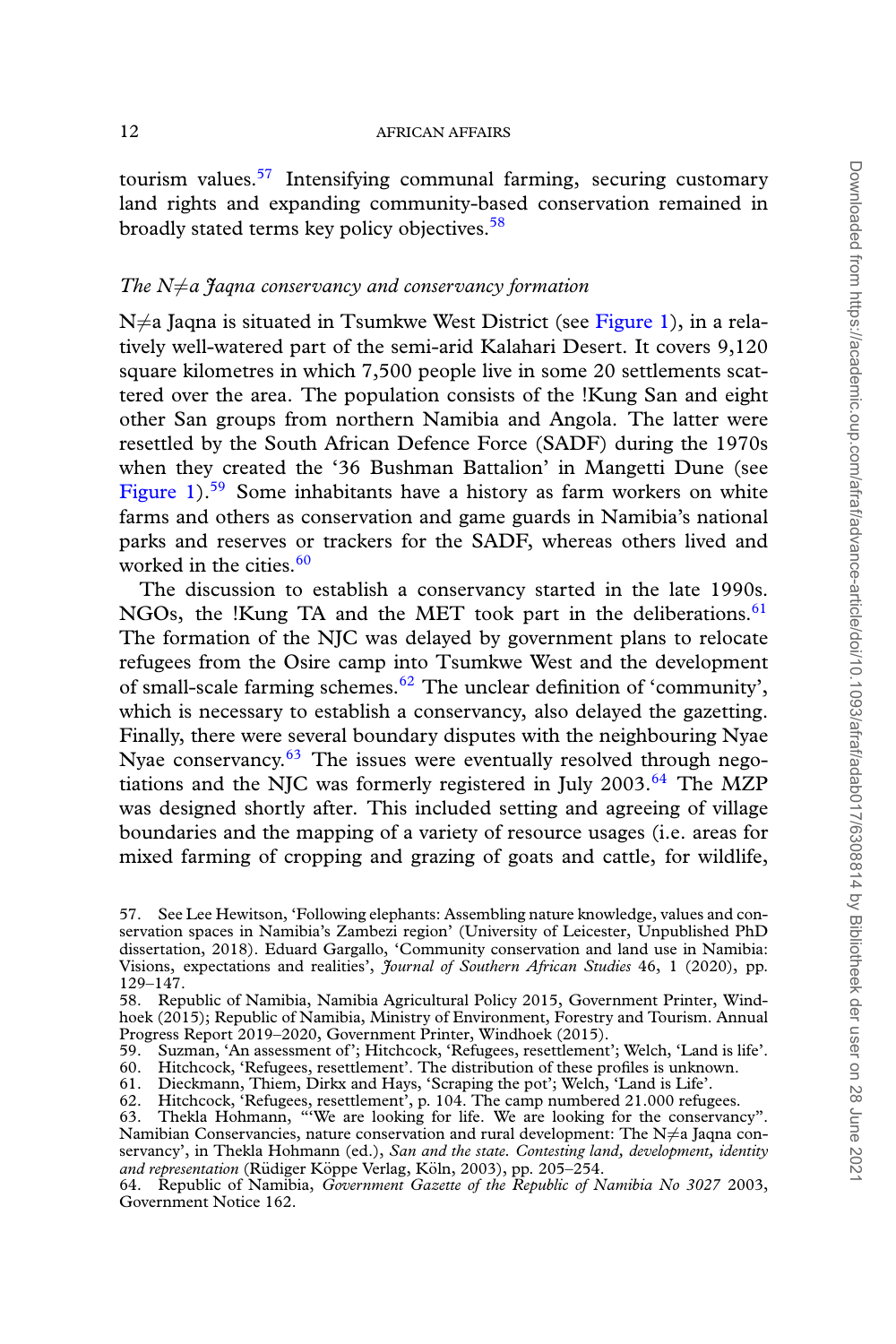<span id="page-12-0"></span>

*Figure 1* Map of Namibia with the location of  $N \neq a$  Jaqna.

and for trophy hunting, breeding game, tourism and community forest). Human settlement and farming or grazing of livestock were excluded from these areas but conservancy members could gather 'veldkos' and medicinal plants; trophy hunting is limited to the designated zone.

<span id="page-12-1"></span>Management was in the hands of the CC-NJC that in 2019 consisted of nine committee members—all were San—and 12 salaried staff members. Not all residents of Tsumkwe West were conservancy members. To become an NJC member, one had to either show ancestral rights to the land or permanently reside in the area for at least  $5$  years.<sup>[65](#page-12-1)</sup> The formation of the NJC may be interpreted as a strategy to exclude settlers based on ethnicity.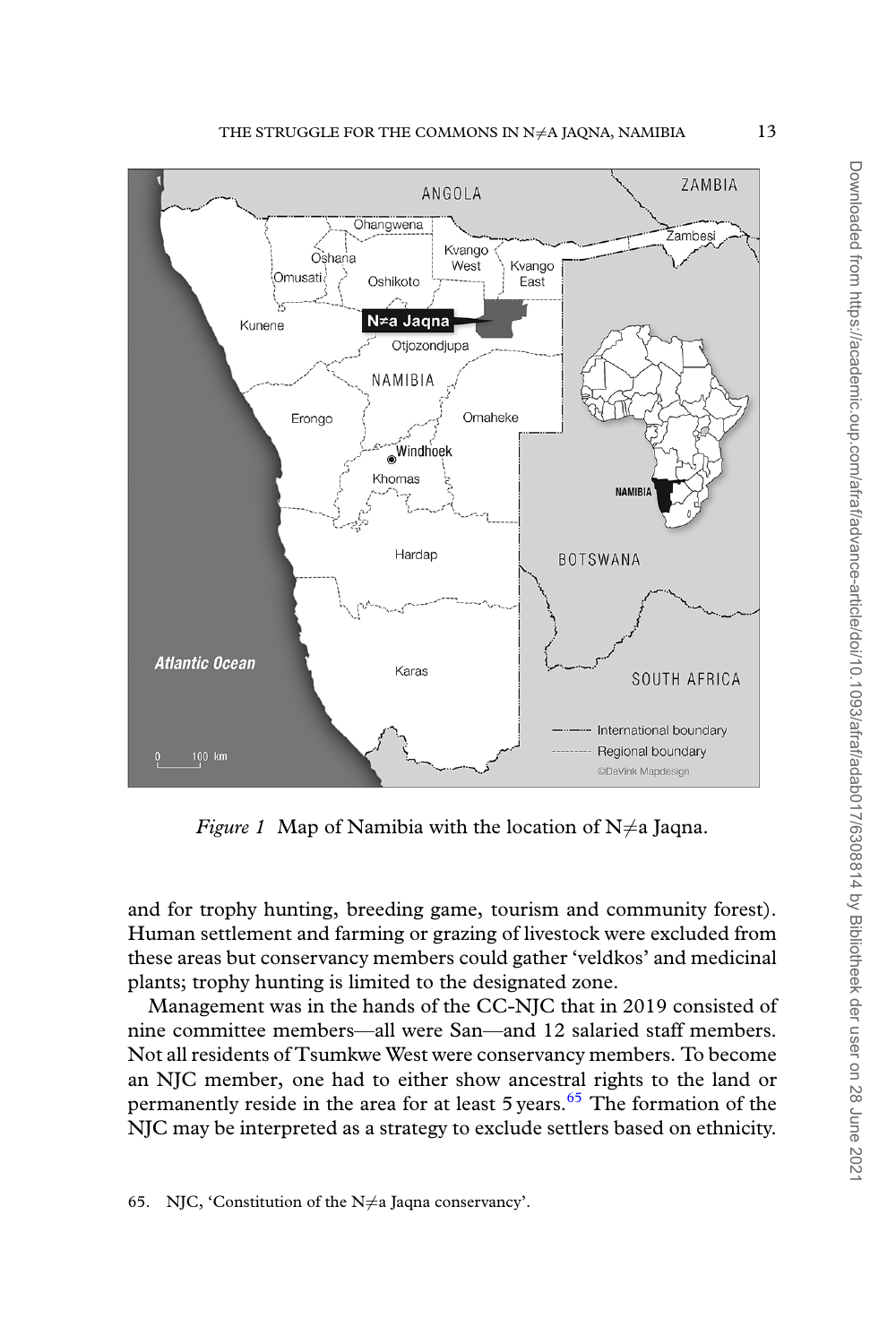<span id="page-13-3"></span>

*Figure 2* Map of  $N \neq a$  Jaqna conservancy.

It is not exactly known when the first non-San settlers moved in. It was a gradual process that started as early as 2002 (that is at the time of the conservancy being formed) and which intensified from 2012 and onwards. The records of MLR and the conservancy were not up to date. The vast area with few roads and the rugged terrain inhibited updating and regular monitoring of illegal settling and the unauthorized drilling of boreholes; available sources mentioned various numbers:  $30-40^{66}$  $30-40^{66}$  $30-40^{66}$  The Founding Affidavit listed 32 respondents as illegal fencers.<sup>[67](#page-13-1)</sup> Recent data points at 54 illegal settlers.<sup>[68](#page-13-2)</sup> Combining these sources and discounting possible overlaps, we arrived at the number of illegal settlers being over 65 in February 2021.

# *The N̸*=*a Jaqna conservancy and contestations*

The pillars of the new land policies sediment in conservancies in an assemblage of land-use practices (e.g. small-scale farming units, gathering and conservation zones)—each with their logic and discursive repertoires. These have co-existed; however, their co-existence has not always been peaceful as we will show in this section. We focus on the social actors that

- <span id="page-13-0"></span>66. Personal email communication with Robert Hitchcock, 10 October 2020.
- <span id="page-13-1"></span>67. 'Founding Affidavit Sara Zungu'.
- <span id="page-13-2"></span>Email and WhatsApp communications with a professional trophy hunter with a concession in N≠a Jaqna (January and February 2021).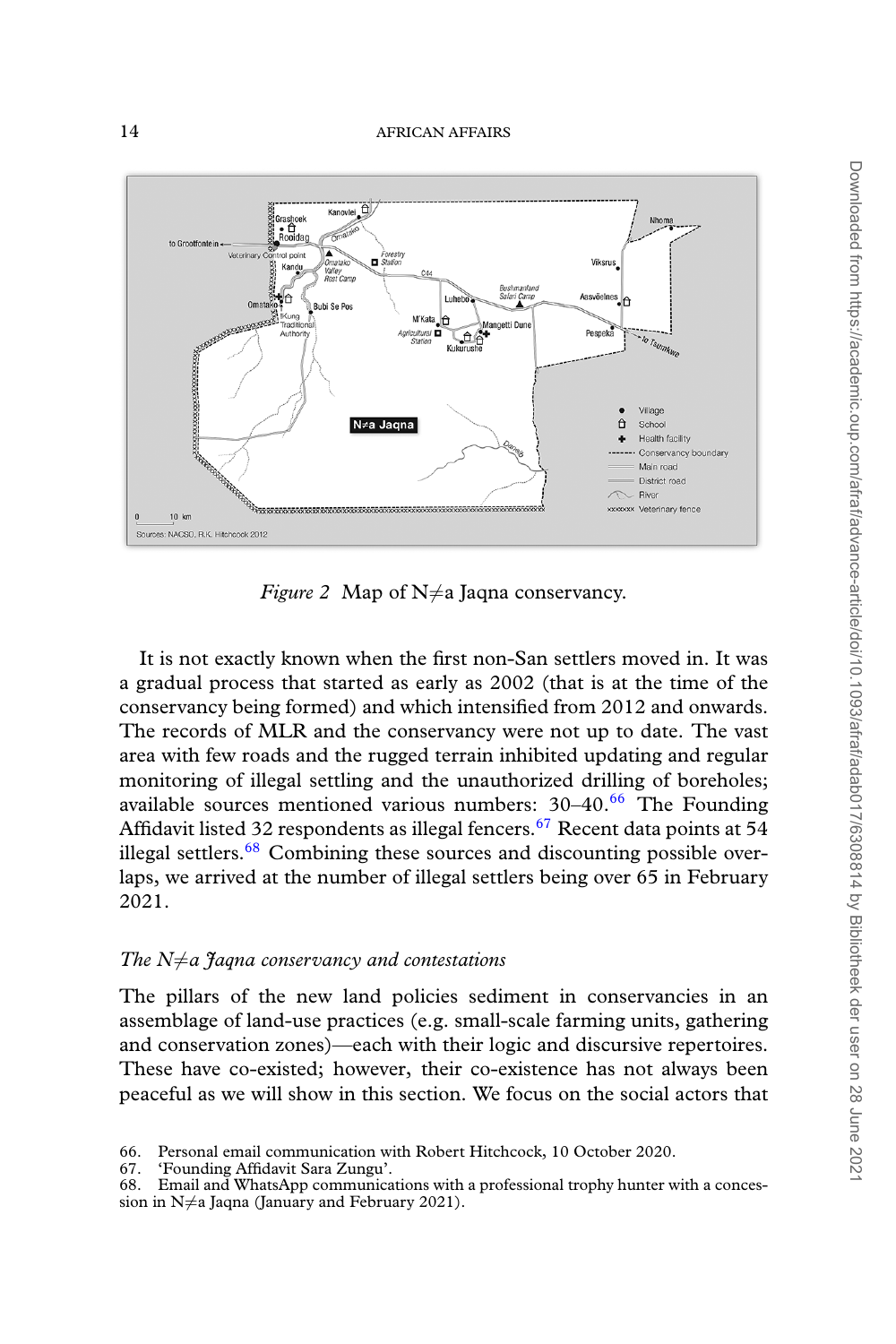have played visible roles in the micro-politics of managing territory. They may not be equally positioned in the ontological struggles about whose modernity counts. But by spotlighting those that have discursively resisted land grabbing/fencing, those that have facilitated and aligned with land grabbers, and the state actors that have intervened in the make-up of the territory, we highlight and problematize the contestations that came about during and after the conservancy was established.

# *The TA, chief, land grabbers and the NJC*

Since the enactment of the TA Act in 2000, the conservancy has fallen under the jurisdiction of the !Kung  $TA<sub>0</sub><sup>69</sup>$  $TA<sub>0</sub><sup>69</sup>$  $TA<sub>0</sub><sup>69</sup>$  When the TA Act became operational in 2000, the different San groups held elections for their  $TA$ .<sup>[70](#page-14-1)</sup> Customarily, the San in the Tsumkwe District have not had a single chief, but rather several local leaders of smaller bands; thus, the idea of a sin-gle chief is rather a 'modern invention'.<sup>[71](#page-14-2)</sup> John Arnold, whose position as chief dates back to1992, was officially installed in 2002 as the chief of the !Kung.<sup>[72](#page-14-3)</sup> The relationship between the TA and the conservancy has been problematic ever since Chief John Arnold was appointed. He feared that the conservancy would challenge his position and powers.<sup>[73](#page-14-4)</sup> Several people interviewed in  $N \neq a$  Jaqna expressed their discontent with Chief Arnold's leadership because he allowed the land grabbing by non-San livestock farmers with no ancestral claims to the land and with no identification as San, but rather as Kavango, Herero or Ovambo. It is claimed that the chief, along with several senior councillors, authorized them in return for bribes and payment of customary fees to fence enclosures, set up cattle posts and graze their cattle.<sup>[74](#page-14-5)</sup>

The relationship between the TA and the conservancy further deteriorated with the issue of illegal fences, dividing the senior councillors in Tsumkwe West into two factions within the TA and conservancy.<sup>[75](#page-14-6)</sup> One

<span id="page-14-0"></span><sup>69.</sup> Republic of Namibia, 'The Traditional Authorities Act 25 of 2000'. The Act is silent on the geographical area of the TA. In the case of the NJC case it is accepted that the TA's jurisdiction covers that of the NJC.

<span id="page-14-1"></span><sup>70.</sup> Robert K. Hitchcock and Walter Babchuk, 'San traditional authorities, communal conservancies, conflicts, and leadership in Namibia' (paper presented at the American Anthropological Association, Minneapolis, MN, 16–20 November 2016).

<span id="page-14-2"></span><sup>71.</sup> Richard Pakleppa, 'Civil rights in legislation and practice: A case study from Tsumkwe-District West, Namibia', in Robert K. Hitchcock and Diana Vinding (eds), *Indigenous people's rights in Southern Africa* (International Work Group for Indigenous Affairs, Copenhagen, 2004), pp. 82–96, p. 96.

<span id="page-14-3"></span><sup>72.</sup> Although John Arnold was installed as chief of the !Kung traditional community in 1992, he was only officially recognized by the government as the !Kung TA in 1998.

<span id="page-14-4"></span><sup>73.</sup> Interview with conservancy committee member, M'kata, 16 July 2015.

<span id="page-14-6"></span><span id="page-14-5"></span><sup>74.</sup> Interview with conservancy member, 22 June 2015, Kandu; Interview with conservancy member, 23 June 2015, Omatako; Interview with conservancy member, 24 June 2015, Omatako; see also Hitchcock and Babchuk, 'San traditional authorities'; Welch, 'Land is life'. 75. Dieckmann, Thiem, Dirkx and Hays, 'Scraping the pot', p. 140.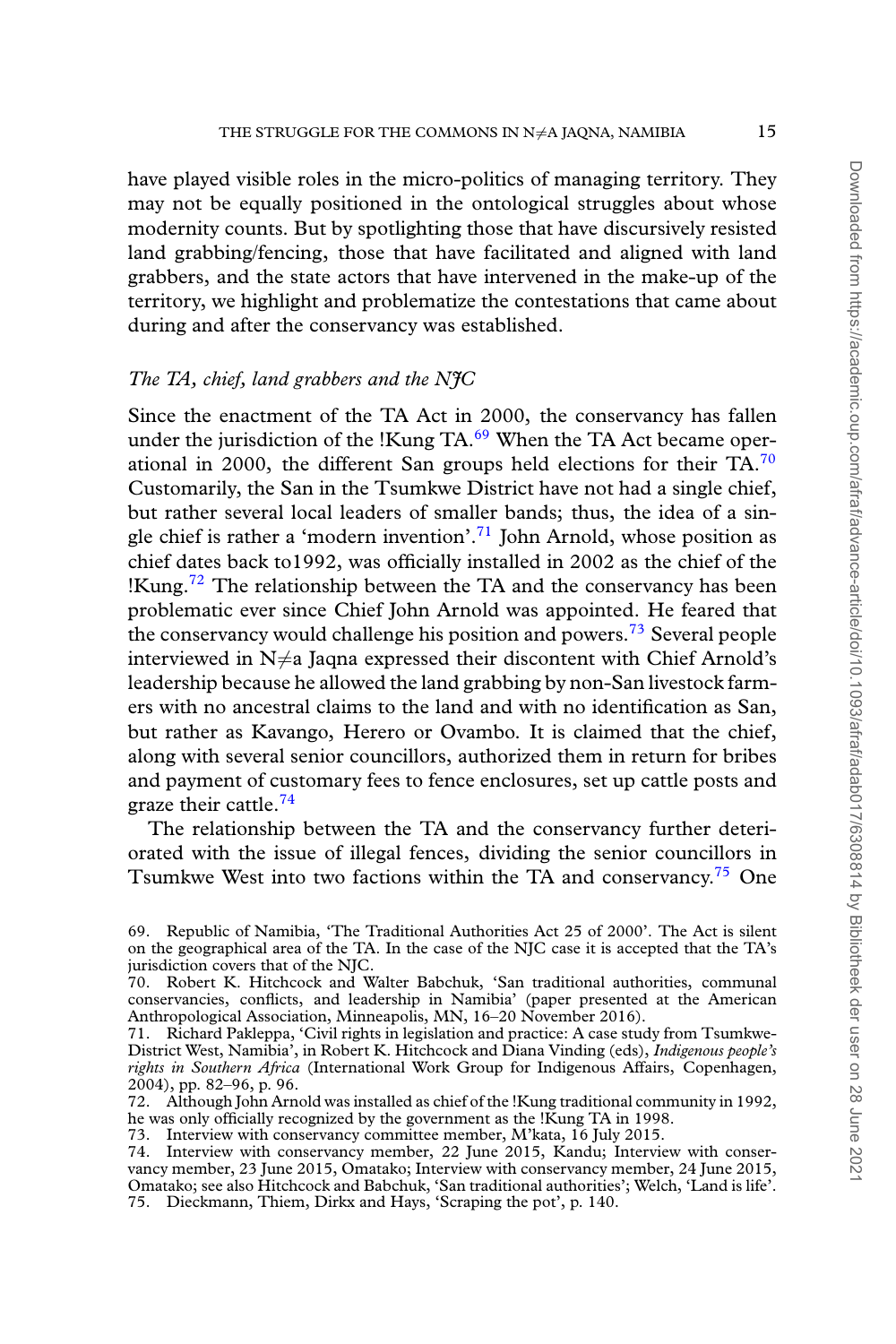faction aligned with and was backed by the CC-NJC in Mangetti Dune and continued to oppose illegal fencing. The second faction was based in Omatako where the TA office was located; the TA continued to allow and defend non-San livestock farmers to settle within the Omatako area. The political divisions have cultivated and entrenched different land-use strategies within the conservancy's territory and produced a landscape divided by and through fences. There is a clear spatial clustering of fenced areas in the area around and close to the TA's Office in Omatako and Bubi se Post (see [Figure 2](#page-13-3)). The global positioning system data on illegal settling and subsequent Google Earth mapping confirms this spatial clustering as well as that north of the main Grootfontein-Tsumkwe gravel road (i.e. Grashoek, Jazu and Kanovlei), in Kanovlei, and the Jazu area.<sup>[76](#page-15-0)</sup> In contrast, the area around Mangetti Dune where the NJC-CC Office was located and further east([Figure 2\)](#page-13-3) was hardly settled by illegal settlers.<sup>[77](#page-15-1)</sup>

Another source of discontent between the TA and the NJC was the appointment of a chief. When Chief Arnold died in 2012 in a car accident, the position remained vacant for 3 years. Several NJC members pointed out that the number of illegal fences drastically increased when the senior councillors took control in the period between the death of chief John Arnold and the instalment of a new chief in 2015.<sup>[78](#page-15-2)</sup> John Arnold's daughter, Chief Glony Arnold, was appointed by the Namibian government in 2015 as the new chief. Unlike her father, Chief Glony Arnold had not been elected. This caused dissatisfaction among the San who believed that they should have elected a successor. They disagreed with the government that the !Kung had a 'royal family' and that leadership is inherited.<sup>[79](#page-15-3)</sup> When the chief did not show up at one of the Annual General Meetings of the NJC in 2015, one of the village representatives stated that the community 'doesn't have a chief to represent us'.<sup>[80](#page-15-4)</sup>

Chief Glony Arnold added fuel to the tensions by publicly stating that those that originate from Angola but now reside in  $N \neq a$  Jaqna were 'outsiders'; they have no right to oppose the non-San settlers and their fences and cattle $81$  A CLB representative complained that the rift hampered its ability to allocate land rights transparently because the CLB now had to consult with two different parties. $82$  In theory, there

- <span id="page-15-2"></span>78. Interview with conservancy member, Omatako, 22 June 2015; Interview with conservancy committee member, Mangetti Dune, 22 July 2015.
- <span id="page-15-3"></span>79. Group interviews with conservancy members, Omatako, 22 and 23 June 2015.
- <span id="page-15-4"></span>80. Annual General Meeting, M'kata, 30 July 2015.
- <span id="page-15-6"></span><span id="page-15-5"></span>81. Hitchcock and Babchuk, 'San traditional authorities'.
- 82. Interview with conservancy member, Otjiwarongo, 18 August 2015.

<span id="page-15-1"></span><span id="page-15-0"></span><sup>76.</sup> 'Judgement in the matter'.

<sup>77.</sup> Interview with conservancy member, Grashoek, 29 June 2015; Interview with conservancy committee, Kandu, 22 June 2016. The Google Earth mapping confirms this.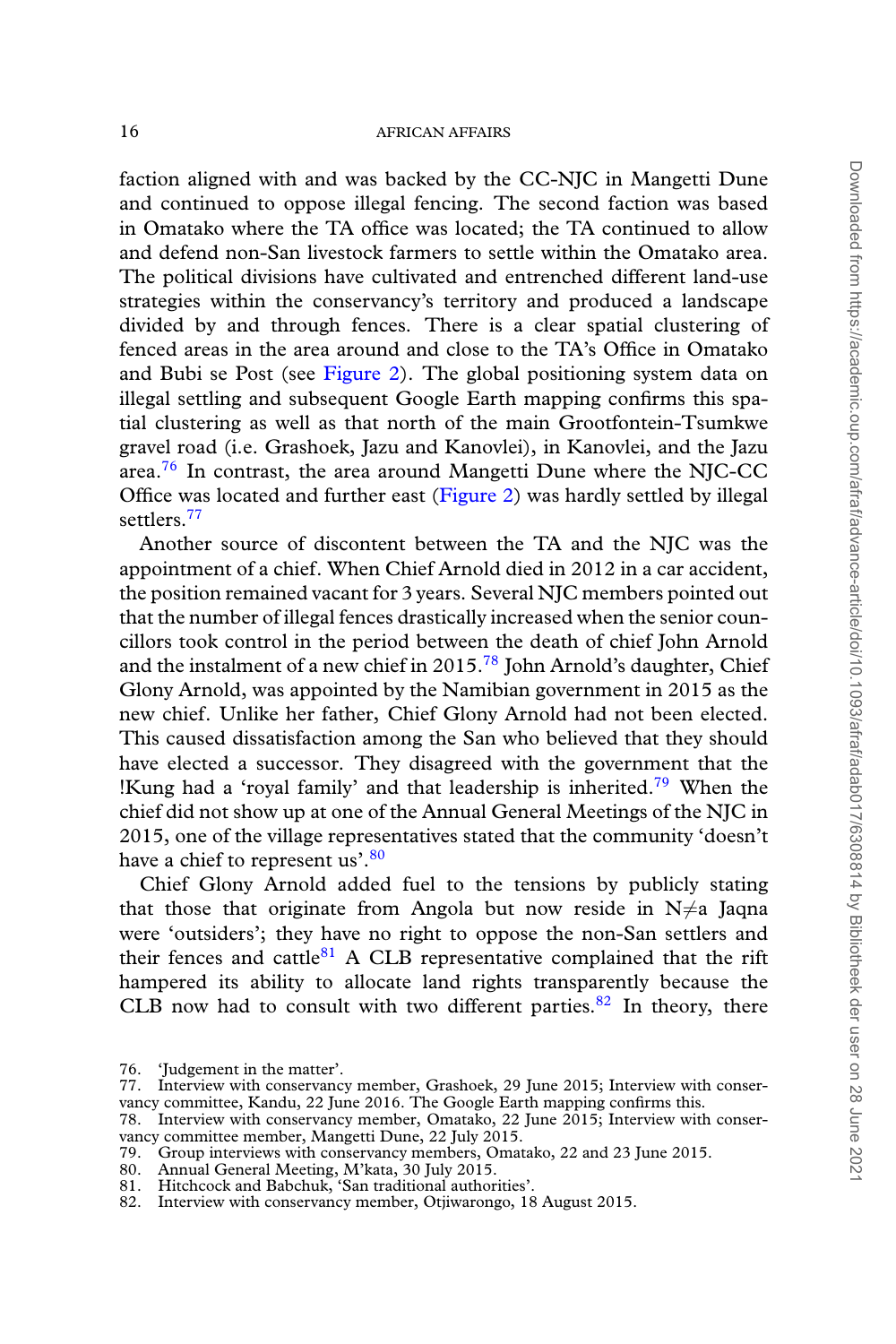was only one recognized TA. But in practice, the two factions did not consult each other on land matters in 'their' respective areas of the conservancy.[83](#page-16-0)

The disagreements between the TA and the conservancy, along with the institutional challenges caused by the factional divide within the TA resulted in a loss of faith in the traditional structures and a continued challenging of the authority of the !Kung TA by the conservancy members. They were not convinced that their representatives at the CLB meetings were acting in their best interest. The TA was supposed to publish new applications for land rights at the TA office and allow community members to lodge objections.  $84$  Our interviews revealed that most community members were unaware of such a notification list and none of the interviewees in NJC had ever seen such document displayed at the TA office in Omatako. Moreover, many key stakeholders were not able to attend all the CLB meetings. The way in which the TA operated confused many in the conservancy, creating, in turn, an institutional void. Several game guards of the NJC told us that more people were ignoring the TA on the matter of reporting illegal fences. New fences were instead reported to the game guards. This was problematic and confusing because the power to physically remove fences lay with the CLB and the TA. However, their reluctance to act in these land-related matters pushed the community to turn to the CC-NJC instead.

# *Land-use plans, projects, contestations and shifting visions of modernity*

The Namibian government and NGOs, through the design and implementation of development projects, have played important roles in the micro-politics of  $N \neq a$  Jagna, aggravating the rift amongst and between the various San factions. $85$  The core of the rift and the contestations is that the visions of outsiders and their plans and practices have not resonated with the cultural and religious repertoires of the !Kung and other San groups and their making of modernity. We should be careful not to interpret these as rigidly fixed; they are rather subject to transformations due to interactions with the state, commercial farmers, trophy hunters, tourists, NGOs and non-San groups that have settled in or close by.<sup>[86](#page-16-3)</sup>

Downloaded from https://academic.oup.com/afraf/advance-article/doi/10.1093/afraf/adab017/6308814 by Bibliotheek der user on 28 June 202 Downloaded from https://academic.oup.com/afraf/advance-article/doi/10.1093/afraf/adab017/6308814 by Bibliotheek der user on 28 June 2021

<span id="page-16-0"></span><sup>83.</sup> Interview with conservancy committee member, Mangetti Dune, 14 July 2015.<br>84. Werner, 'Land tenure and governance'.

<span id="page-16-1"></span>Werner, 'Land tenure and governance'.

<span id="page-16-2"></span><sup>85.</sup> See also Harring and Odendaal, 'Our Land They Took' and Welch, 'Land is life', chapters 5 and 6.

<span id="page-16-3"></span><sup>86.</sup> See for instance Polly Wiessner, 'Owners of the future? Calories, cash, casualties and self-sufficiency in the Nyae Nyae area between 1996 and 20031', *Visual Anthropology Review* 19, 1-2 (2003), pp. 149–159, and Robert K. Hitchcock and Megan Biesele, 'Bitter roots: The ends of a Kalahari myth', *Canadian Journal of African Studies* 48, 2 (2014), pp. 373–376.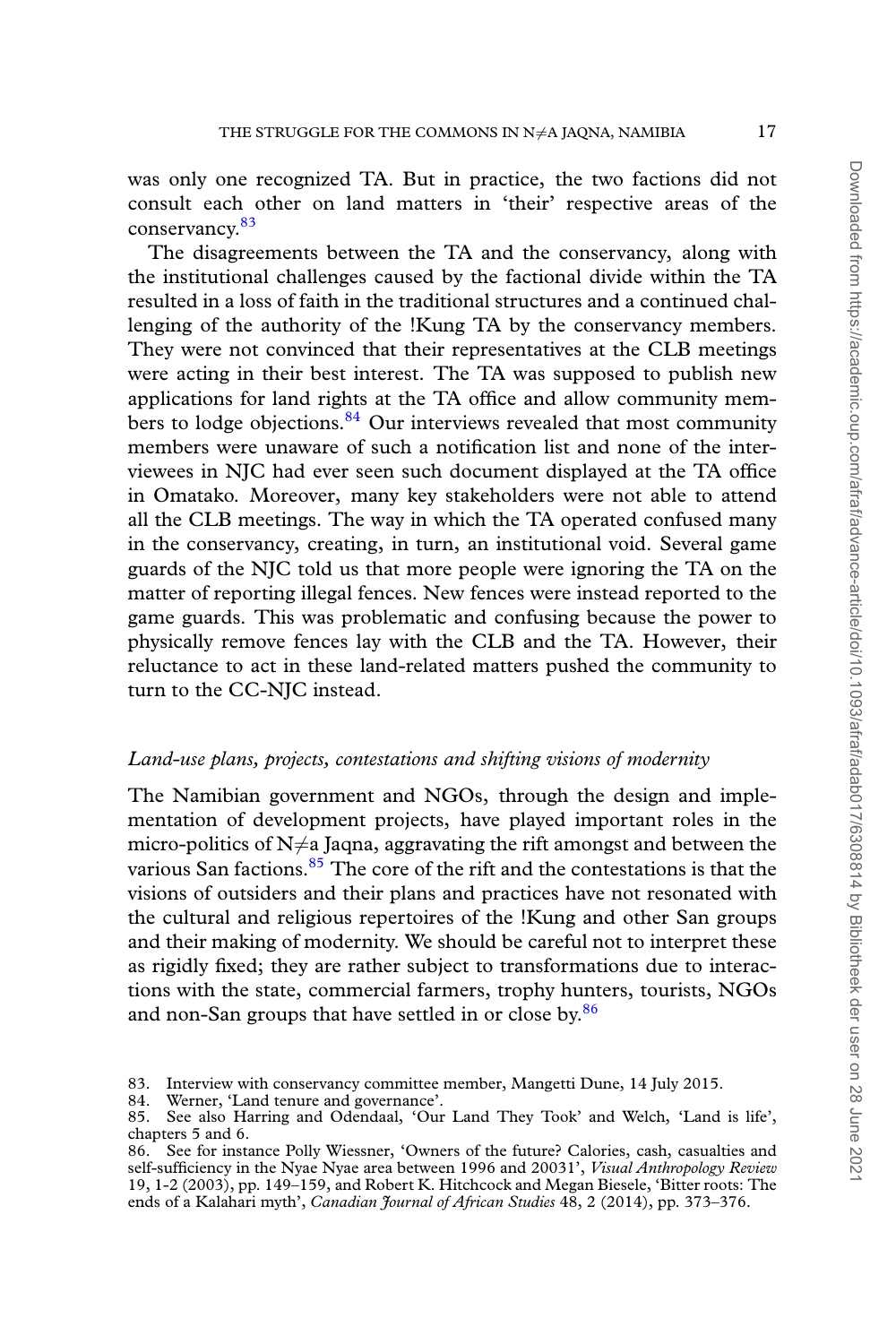Livelihoods evolved rather diversified in  $N \neq a$  Jaqna. The economic pillars that secured food and income for the conservancy and its members hinged on a preferred type of land use that combined the sustainable harvesting of Devil's claw ('Harpagophytum') and gathering of 'veldkos' including medicinal plants with trophy hunting and eco-tourism. In 2017, about 275 harvesters harvested and sold 21.7 tonnes of the plant, worth about N\$950,000, while the total projected income to the conservancy was about N\$1.2 million in the same year. $87$  Some conservancy members reared livestock combined with small-scale but unfenced crop farming. Food aid and cash income from piece work, pensions and the sale of crafts also evolved as important livelihood sources.<sup>[88](#page-17-1)</sup> The diversified nature of livelihoods in  $N \neq a$  Jaqna defies the use of labels such as 'indigenous'.<sup>[89](#page-17-2)</sup> The label 'indigenous land use' is contested if only because of its colonial connotation.<sup>[90](#page-17-3)</sup>

Although the fencers were not permanently on the land, their presence was felt discursively and through their cattle, their grazing, the herders they hired, and the fenced enclosures. They were considered 'elites' because they had the capital to purchase fencing materials and hire labour to construct the fences. They introduced a cattle farming discourse in  $N\neq a$  Jaqna on a scale larger than ever before—a land-use type that legitimizes fencing as the only way to conduct modern 'commercial' agriculture on communal land and accumulate wealth. $91$  Investing in the construction of fences in communal lands was easier and cheaper than acquiring commercial land in other regions. $92$  Some fencers viewed fencing as a necessary means to rectify the land inequalities, which were created during the colonial period.<sup>[93](#page-17-6)</sup> Fencers/grazers claimed that fences protected their cattle from the poisonous 'gifblaar' (*Dichapetalum cymosum* or poison leaf) and prevented cattle from causing damage to the area. $94$  Development experts

<span id="page-17-0"></span><sup>87. &#</sup>x27;Conservancies get bumper devil's claw harvest', *The Namibian*, 12 April 2017, <[https://](https://www.namibian.com.na/172326/archive-read/Conservancies-get-bumper-devil&amp39s-claw) [www.namibian.com.na/172326/archive-read/Conservancies-get-bumper-devil&ampamp39s](https://www.namibian.com.na/172326/archive-read/Conservancies-get-bumper-devil&amp39s-claw)[claw](https://www.namibian.com.na/172326/archive-read/Conservancies-get-bumper-devil&amp39s-claw)> (30 January 2021).

<span id="page-17-1"></span><sup>88.</sup> Dieckmann, Thiem, Dirkx and Hays, 'Scraping the pot', p. 140.

<span id="page-17-2"></span><sup>89.</sup> Personal communication with Ben Begbie-Clench, 2 February 2021.

<span id="page-17-3"></span><sup>90.</sup> Anne Heeren-Hauser, Ahmad Cheikhyoussef and Percy M. Chimwamurombe, 'The Namibian bioeconomy: Transformation to a sustainable society?' *Discover Sustainability* 1, 1 (2020), p. 8.

<span id="page-17-4"></span><sup>91.</sup> Kashululu and Hebinck, 'The fencing question'.

<span id="page-17-5"></span><sup>92.</sup> Werner, 'What has happened'; Kashululu and Hebinck, 'The fencing question'.

<span id="page-17-7"></span><span id="page-17-6"></span><sup>93.</sup> Werner, 'What has happened'.

<sup>94.</sup> See the Answering affidavit in respect of the 9th Respondent Case NA276/13 in the matter between the NJC Committee and the Minister of Lands and Resettlement & 35 others, 2013 (High Court of Namibia, Windhoek); Answering affidavit in respect of the 16th Respondent Case NA276/13 in the matter between the NJC Committee and the Minister of Lands and Resettlement & 35 others, 2013 (High Court of Namibia, Windhoek); Answering affidavit in respect of the 17th Respondent Case NA276/13in the matter between the NJC Committee and the Minister of Lands and Resettlement & 35 others, 2013 (High Court of Namibia, Windhoek).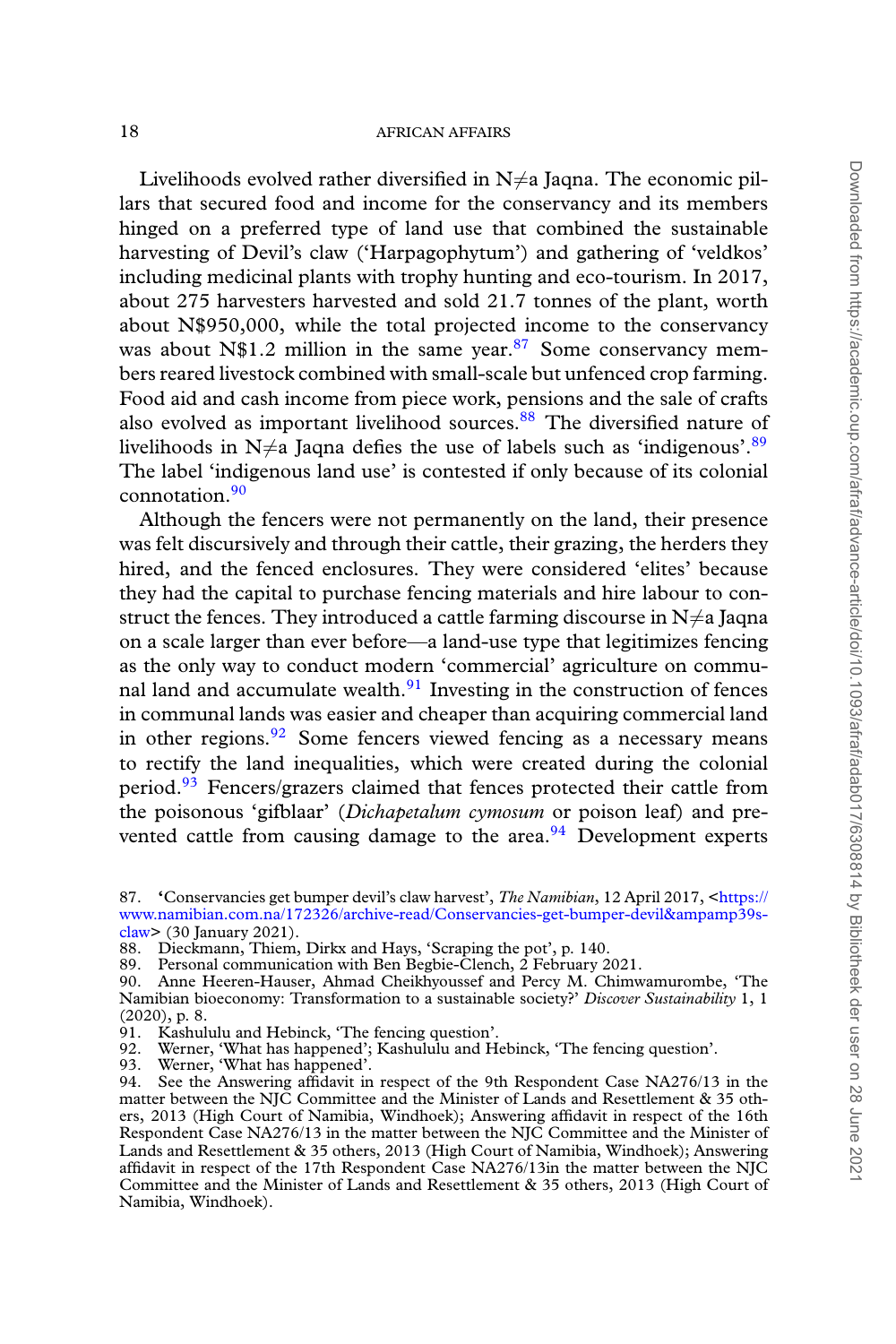have conveyed that fencing contributes to a reduction of available communal grazing land and overgrazing and allows fencers to benefit from exclusive access to resources such as water.<sup>[95](#page-18-0)</sup> The illegally grazed cattle browsed the above-ground leaf cover of Devil's claw in the growing season and threatened the growth of tubers and their ability to flower and produce seeds. Cattle also compacted the land, making it difficult for harvesters to trace the Devil's claw.<sup>[96](#page-18-1)</sup> Some informants said they feared to be accused of trespassing *de facto* private fenced lands. Once areas have been fenced, the 'owners' often behave aggressively in protecting their fences—often by armed guards—which adds to the widely felt sentiment of insecurity and unsafety among the San.<sup>[97](#page-18-2)</sup> Violent conflicts have erupted between fencers and San conservancy members in places where fencers also fenced boreholes, thereby restricting access to water.<sup>[98](#page-18-3)</sup>

Development projects such as the construction of small-farm units near Aasvoelness [\(Figure 1\)](#page-12-0) as proposed by MLR and the illegal grazing and fencing were interpreted in  $N \neq a$  Jaqna as jeopardizing the preferred land use. MLR's proposal was a component of a nation-wide government programme for communal land development. The US\$1.5 million agricultural project to be funded by GIZ, European Union (EU) and KfW, would, according to MLR, be of great benefit to the conservancy and its people. Several informants stated that they believed that the government saw Tsumkwe West as prime farming land that was 'productive' but 'underuti-lized'.<sup>[99](#page-18-4)</sup> This explained to them why the government had been hesitant to respond adequately to the illegal fencing and grazing. Little exposure and experience with farming and the absence of a tailor-made extension, they said, rendered the proposed small-farm units unproductive. Farming, they said, required cash that they preferred to invest in tourism-related activi-ties (e.g. campsites).<sup>[100](#page-18-5)</sup> Likewise the income from trophy hunting would be less as illegal grazing and illegal fencing interfered with wildlife management and hunting. Herders who were employed by the illegal grazers

<span id="page-18-0"></span><sup>95.</sup> See Eduard Gargallo, 'Conservation on contested lands: The case of Namibia's communal conservancies', *Journal of Contemporary African Studies* 33, 2 (2015), pp. 213–231. See also Peter Klintenberg and Anton Verlinden, 'Water points and their influence on grazing resources in central northern Namibia', *Land Degradation & Development* 19, 1 (2008), pp. 1–20.

<span id="page-18-1"></span><sup>96.</sup> See also Blog Post Nyae Nyae Development Foundation, 'Illegal grazing and fencing impacting on San livelihood opportunities', 12 November 2019, [<https://www.nndfn.org/](https://www.nndfn.org/illegal-grazing-and-fencing-impacting-on-san-livelihood-opportunities) [illegal-grazing-and-fencing-impacting-on-san-livelihood-opportunities>](https://www.nndfn.org/illegal-grazing-and-fencing-impacting-on-san-livelihood-opportunities) (20 January 2021).

<span id="page-18-3"></span><span id="page-18-2"></span><sup>97.</sup> Interview with conservancy committee members, Mangetti Dune, 18 June 2015.

<sup>98.</sup> Interview with community member, Omatako, 23 June 2015. This is quite common in Ovamboland: See Kashululu and Hebinck, 'The fencing question'.

<span id="page-18-4"></span><sup>99.</sup> Welch, 'Land is life'; Hohmann, 'We are looking for life'.

<span id="page-18-5"></span><sup>100.</sup> This is a summary of the interviews held in the NJC. The findings are supported by Welch, 'Land is life', chapters 6 and 7. See also Gargallo, 'Community conservation and land use' and Hewitson, 'Following elephants'.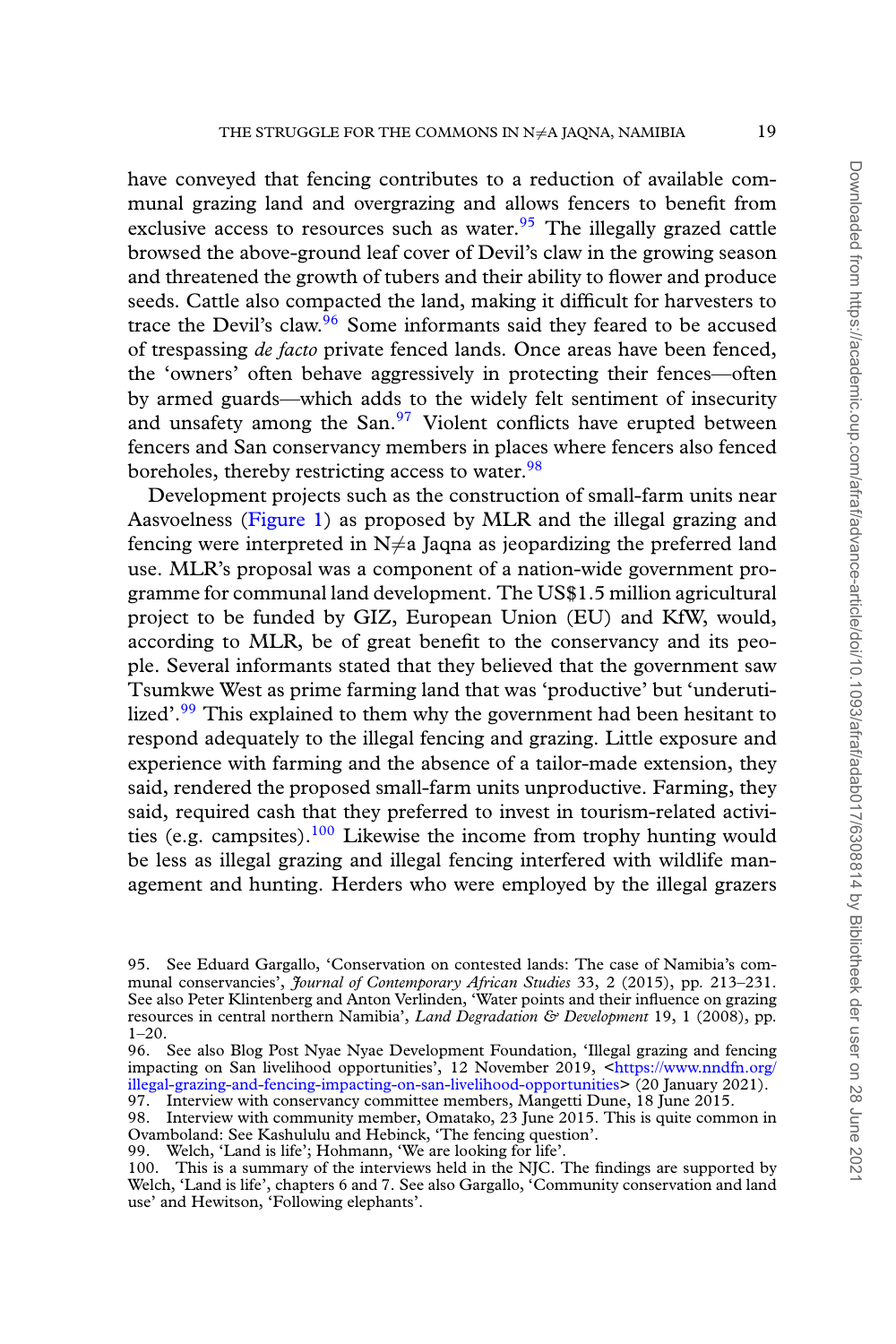were killing predators that were roaming the conservancy.<sup>[101](#page-19-0)</sup> The CC-NJC feared that if the government projects were implemented, this would further undermine the conservancy and create a situation where potentially more fencing and illegal grazing would take place and more land will be grabbed. In effect, these are all activities that interfered with their preferred land use.

MLR's proposal to establish small-scale farm units aptly illustrates the core of the uneasy relations between the MLR and the CC-NJC. The CC-NJC objected to that small-farm unit proposal in 2018. The plans were both poorly consulted and communicated by an MLR consultant and designed in a way that did not align with the ideas of the CC-NJC.<sup>[102](#page-19-1)</sup> The NJC supposedly had to simply sign the document to approve the plans. $103$ The NCC-NJC made clear that

the local community want the EU and German funds to be channelled into projects that will directly support the local San community. This should include helping to address the systematic and unaddressed illegal fencing and settlement that is taking place in the conservancy. San farmers should be supported with solar water infrastructure and storage facilities at their villages, water sources for wildlife development, tractors and resources so that the San farmers can increase the scale of their activities and support the conservancy in upholding the rights of its community that are being systematically challenged almost daily by the government and now donors too.<sup>[104](#page-19-3)</sup>

Chief Arnold disputed the claims by the CC-NJC chairperson that the community rejected the MLR plans to develop a farming infrastructure in the area.<sup>[105](#page-19-4)</sup> Meanwhile, she and the TA continued to allow illegal fencing and grazing and even allocated more land to non-San in the conservancy territory.

MET added to the controversies by banning hunting in the conservancy as a measure to preserve the game for trophy hunting. While in the

<span id="page-19-0"></span>101. Personal communication with contracted trophy hunter, 2 February 2021.

<span id="page-19-1"></span><sup>102.</sup> Informants, whose names remain undisclosed, confirmed that the foreign agencies after all were not very happy with the nature of this planning process. They informally confessed that the projects would not be beneficial for the San communities.

<span id="page-19-2"></span><sup>103.</sup> Brigitte Weidlich, 'San people do not want farms in their conservancy: Wimsa', *The Namibian*, 20 December 2007, [<https://www.namibian.com.na/178448/archive-read/](https://www.namibian.com.na/178448/archive-read/San-reject-Govt-livestock-project-THE-N≠a)<br>[San-reject-Govt-livestock-project-THE-N](https://www.namibian.com.na/178448/archive-read/San-reject-Govt-livestock-project-THE-N≠a)≠a> (13 January 2021); Theresia Tjihenuna, 'San reject Govt livestock project', *The Namibian*, 15 June 2018, <[https://www.namibian.com.na/](https://www.namibian.com.na/178448/archive-read/San-reject-Govt-livestock-project-THE-N%E2%89%A0a) [178448/archive-read/San-reject-Govt-livestock-project-THE-N%E2%89%A0a>](https://www.namibian.com.na/178448/archive-read/San-reject-Govt-livestock-project-THE-N%E2%89%A0a) (2 January 2021).

<span id="page-19-3"></span><sup>104.</sup> Blog Post, Nyae Nyae Development Foundation, 'Voices of the San being ignored', 1 May 2018, [<https://www.nndfn.org/voice-of-the-san-being-ignored](https://www.nndfn.org/voice-of-the-san-being-ignored)> (20 January 2021).

<span id="page-19-4"></span><sup>105.</sup> Theresia Tjihenuna, '!Kung chief, chairperson divided over Govt project', *The Namibian*, 28 June 2018, [<https://www.namibian.com.na/178946/archive-read/Kung-chief](https://www.namibian.com.na/178946/archive-read/Kung-chief-chairperson-divided-over-Govt)[chairperson-divided-over-Govt](https://www.namibian.com.na/178946/archive-read/Kung-chief-chairperson-divided-over-Govt)> (13 January 2021).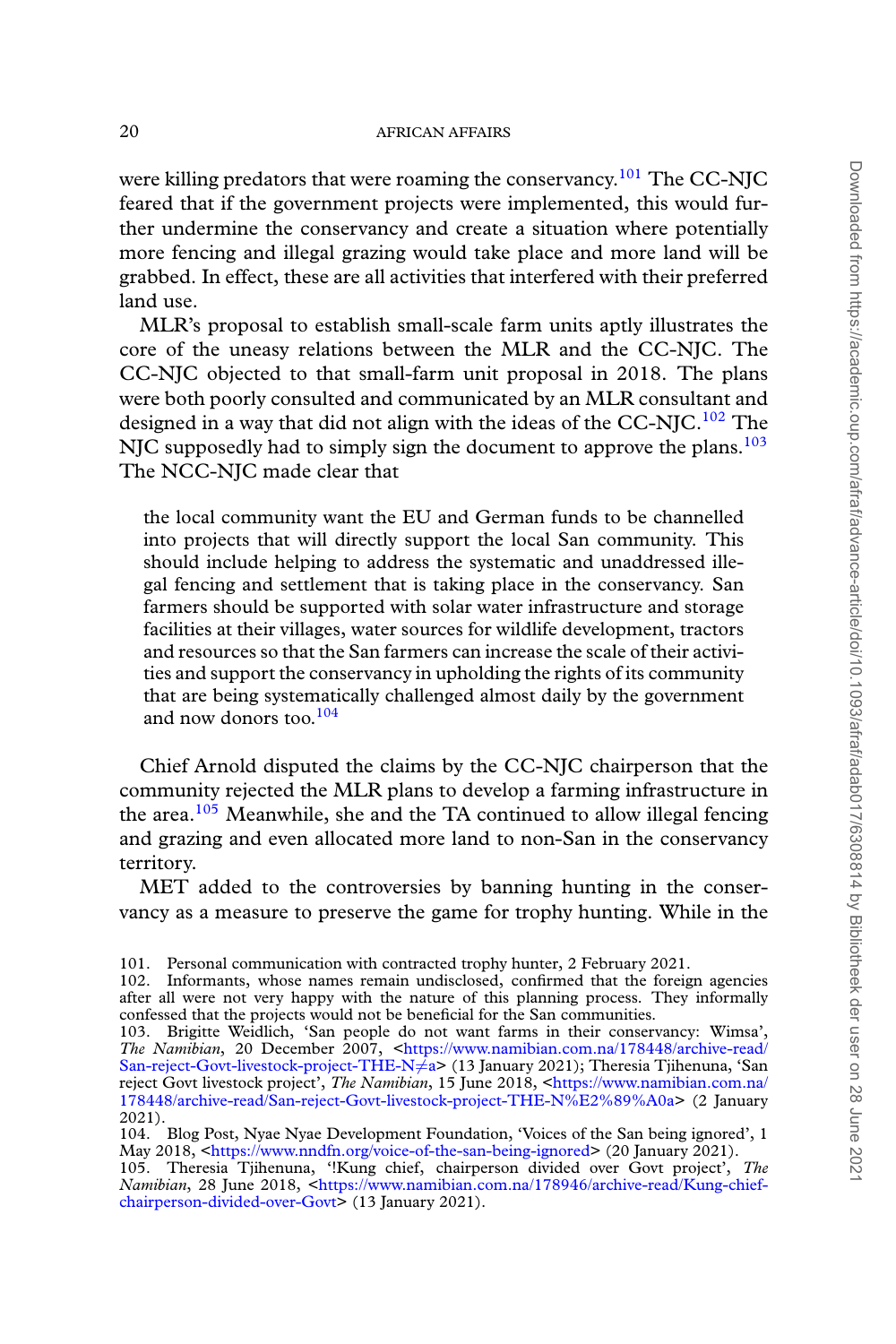neighbouring Nyae Nyae conservancy, MET did not ban hunting. Trophy hunting after all, MET reasoned, had become a major income-earning venture for the NJC. MET, on the other hand, was also not happy with the plans of MLR to promote small-scale farming. The inevitable fencing that the farming units would entail interfered with the trophy hunting. Fences reduce the space and numbers of the game for trophy hunting, which not only represents cash but also meat for food. Moreover, MET objected to the fact that the planned position of the farm units was to the wildlife zone that forms the core of MET's MZP for the NJC. The reduction in game numbers was counter-productive to the attempts of MET and other organizations to increase game numbers and expand (eco-)tourism. MET also pointed out that fencing contributed to intensified human–wildlife conflicts.[106](#page-20-0)

There is another aspect that added to the discontent in  $N \neq a$  Jaqna about the presence of government. Grassroots level bureaucrats (e.g. veterinarians) were accused of having found ways to be elected to local development committees so as to access and (re)direct government funding for development. Many San viewed this as attempts by wealthy newcomers to control and secure developmental resources for individual purposes that were not congruent with the collective aims of the San.<sup>[107](#page-20-1)</sup>

Our analysis of the opposition to government and NGO plans is to a degree problematic. We do not intend here to contrast commercial livestock farming and small-scale farming units with a romanticized notion of the San as 'traditional' hunter-gatherers who operate outside of a cash economy and do not maintain commoditized relations.<sup>[108](#page-20-2)</sup> Such image of the San in NJC would be inaccurate; in fact, the livelihood strategies of the San were as indicated earlier highly diversified. The histories and background of the San in  $N \neq a$  Jaqna were diverse. Subsistence hunting was no longer an important part of San livelihoods in the NJC in part because of the ban on hunting. The classic CBNRM model may be subject to contes-tation in the long run, notably by the younger generations.<sup>[109](#page-20-3)</sup> There is also some evidence that members of the NJC supported efforts to rearrange the landscape.<sup>[110](#page-20-4)</sup> A small group of conservancy members and non-San settlers

<span id="page-20-1"></span><span id="page-20-0"></span><sup>106.</sup> Informal conversation, MET officer at Annual General Meeting, M'kata, 27 July 2015. 107. Welch documented some of this in chapter 6 in Welch, 'Land is life'. This includes a land-grabbing attempt of a Canadian-based religious group to develop an unspecified area adjacent to one of the conservancy-operated tourist camps.

<span id="page-20-2"></span><sup>108.</sup> See Robert Gordon J. and Stuart Sholto-Douglas, *The Busman myth: The making of a Namibian underclass* (Westview Press, Boulder, CO, 2000); see also Wiessner, 'Owners of the future?'; Hitchcock, 'Refugees, resettlement'.

<span id="page-20-3"></span><sup>109.</sup> Sian Sullivan raises similar questions: See Sian Sullivan, 'Protest, conflict and litigation. Dissent or libel in resistance to a conservancy in North West Namibia', in E. Berglund and D. Anderson (eds), *Ethnographies of conservation: Environmentalism and the distribution of privilege* (Berghahn Press, Oxford, 2003), pp. 69–89.

<span id="page-20-4"></span><sup>110.</sup> We in part also rely here on chapters 6 and 7 in Welch, 'Land is life'.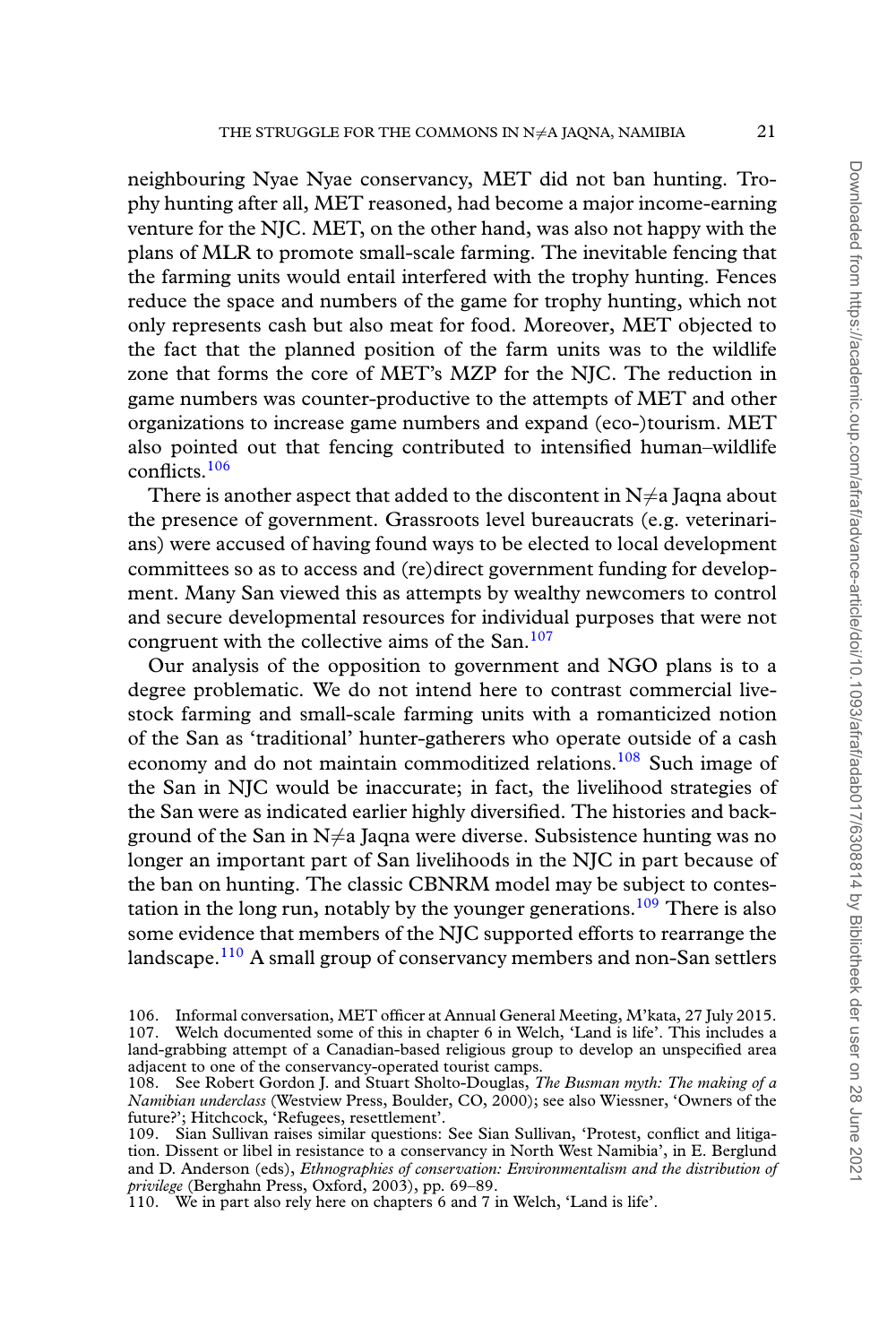spoke out in favour of the small-farm units, particularly those with some experience with farming as farmworkers on farms near Grootfontein or in Kavango. They argued that fencing farming units would help to mitigate human–wildlife conflict as the fences would protect livestock from predators. The !Kung chief and some of his senior councillors also strongly supported the idea of establishing individual commercial farming units in the NJC. The rumour is that he would financially benefit from his support of the farms. But youngsters, as Polly Wiessner argues in her paper, are also interested in cell phones and other modern technologies.<sup>[111](#page-21-0)</sup> This indicates that modernity comes in different forms and shapes and is not constructed and operationalized in uniform ways in  $N \neq a$  Jaqna.

# *State in the making: overlapping authorities*

The NJC–illegal fencing case illustrates the problem of overlapping and conflicting authorities and unequal power relations in the communal areas. These are in part the product of the creation of new institutions following the post-independence decentralization efforts. These institutions embody rules, norms and values that aim to regulate social practice, but these are not only embedded in statutory law. Given that customary law and land governance is both practised and recognized in the Namibian Constitu- $\min$ ,  $^{112}$  $^{112}$  $^{112}$  we thus need to consider land–people relations as situated and evolving in complex legal systems of overlapping legal orders and gov-ernance repertoires.<sup>[113](#page-21-2)</sup> Legal pluralism implies that state law is not the only normative order but rather part of a wider constellation of normative and institutional orders. $114$  When it comes to national policy agenda settings and legal rulings, however, these normative orders are placed in a hierarchical relationship with the state's laws and procedures as the first and most important ones. Those actors involved in disputes over land and

<span id="page-21-0"></span><sup>111.</sup> Wiessner, 'Owners of the future?'. The same point is raised by Hitchcock and Biesele, 'Bitter roots'.

<span id="page-21-1"></span><sup>112.</sup> Article 66 of the Namibian Constitution: Customary and Common Law specifies that (1) both the customary law and the common law of Namibia in force on the date of Independence shall remain valid to the extent to which such customary or common law does not conflict with this Constitution or any other statutory law. (2) Subject to the terms of this Constitution, any part of such common law or customary law may be repealed or modified by Act of Parliament, and the application thereof may be confined to particular parts of Namibia or particular periods.

<span id="page-21-2"></span><sup>113.</sup> Franz von Benda-Beckmann, 'Legal pluralism and social justice in economic and political development', *IDS Bulletin* 32, 1 (2001), pp. 46–56.

<span id="page-21-3"></span><sup>114.</sup> Franz von Benda-Beckmann, 'Who's afraid of legal pluralism?' *Journal of Legal Pluralism and Unofficial Law* 47, 1 (2002), pp. 1–46; Franz von Benda-Beckmann, Kebeth. Von Benda-Beckmann and Melanie C. Wiber (eds), *Changing properties of property* (Berghahn Press, Oxford, 2006).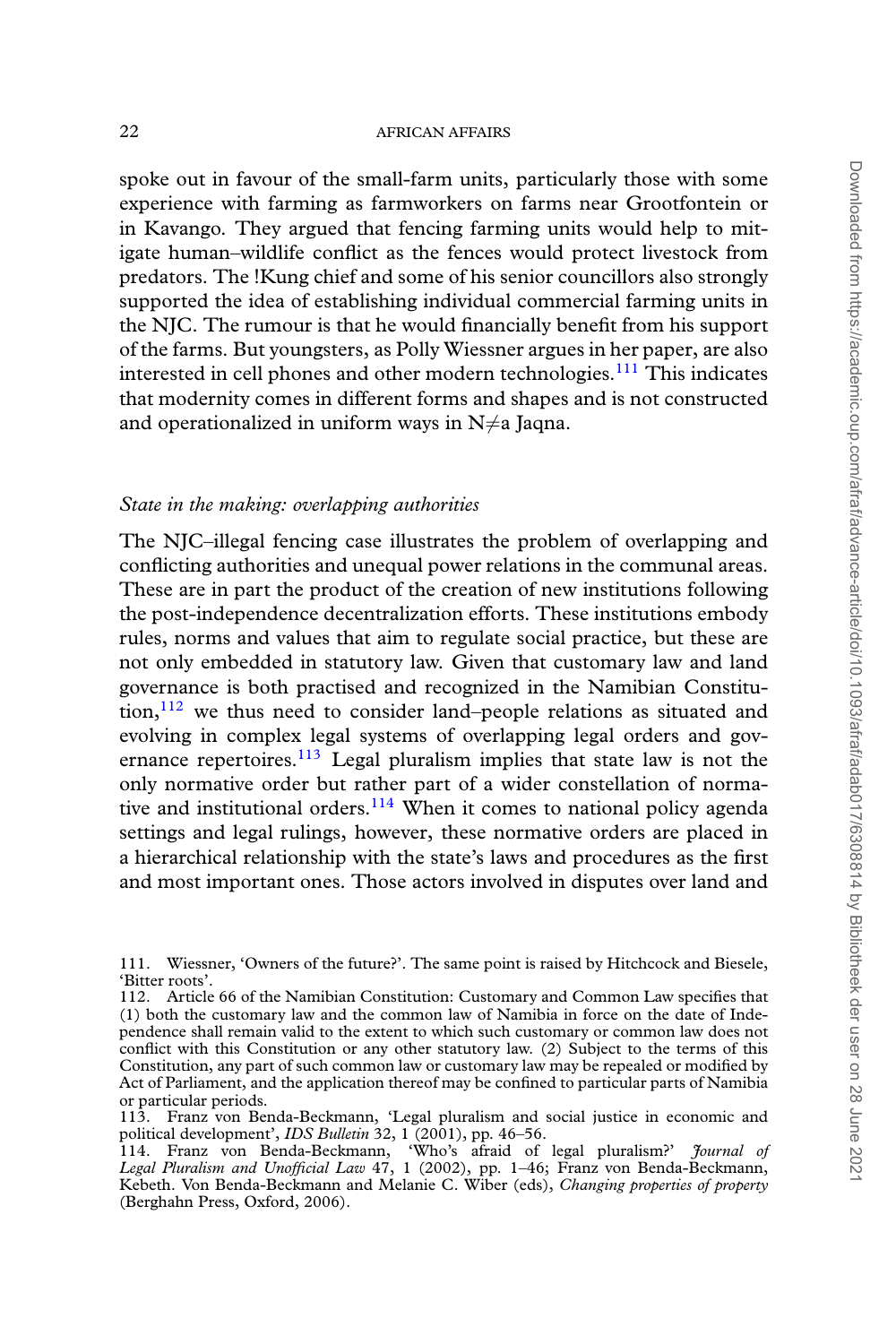resources, in contrast, adhere to different discourses and may apply differ-ent legal rules tapped from different legal and governance repertoires.<sup>[115](#page-22-0)</sup> Franz von Benda-Beckmann and colleagues understand this as 'forum shopping'.<sup>[116](#page-22-1)</sup>

The NJC court case exemplifies what Christiaan Lund describes as 'authority in the making', $117$  implying that the different normative orders of property and rights to a territory (still) need to be aligned. There is no pre-defined state authority; instead, claims are brought forward to various statutory and non-statutory institutions, and during the process of recog-nition, the authority of different institutions is legitimized.<sup>[118](#page-22-3)</sup> In situations where different institutions operate, this leads to competition over jurisdiction and the question of 'who is the legitimate authority' becomes contested and (re-)negotiated.<sup>[119](#page-22-4)</sup> Jesse Ribot, Thomas Bierschenk and Jean Pierre Olivier de Sardan problematize the inherent ambiguity in the creation of new institutions and the decentralization of authority from the central state to local institutions of governance.<sup>[120](#page-22-5)</sup> Catherine Boone and colleagues are likewise critical of the ideas behind the creation of new institutions.<sup>[121](#page-22-6)</sup> They point out that such 'institutional fixes' are shaped by 'a political process that takes place on the uneven playing field of existing state structure, and in any given setting, this same context will go far in shaping the practical meanings, uses and effectiveness of new regulatory structures and laws'.<sup>[122](#page-22-7)</sup> These unequal playing fields exist in Namibia and across Africa, making it difficult for institutions dealing with land matters to react adequately to land claims and disputes.

This is exactly what happened in Namibia. The resulting ambiguity created confusion and rivalry, and more importantly an institutional void, between the TA and CLB and the CC-NJC concerning their reluctance to

<span id="page-22-7"></span>122. *Ibid.* p. 2.

<span id="page-22-0"></span><sup>115.</sup> Von Benda-Beckmann, Von Benda-Beckmann and Wiber, 'Properties of property'.<br>116. Von Benda-Beckmann, Von Benda-Beckmann and Wiber, *Changing properties*.

<span id="page-22-1"></span><sup>116.</sup> Von Benda-Beckmann, Von Benda-Beckmann and Wiber, *Changing properties*.

<span id="page-22-3"></span><span id="page-22-2"></span><sup>117.</sup> Lund, 'Rule and rupture', p. 1200.

<sup>118.</sup> Thomas Sikor and Christiaan Lund, 'Access and property: A question of power and authority', *Development and Change* 40, 1 (2009), pp. 1–22.

<span id="page-22-4"></span><sup>119.</sup> Christiaan Lund, *Local politics and the dynamics of property in Africa* (Cambridge University Press, Cambridge, 2008); Thomas Bierschenk and Jean Pierre Olivier de Sardan, 'Powers in the village: Rural Benin between democratisation and decentralisation', *Africa* 73, 2 (2003), pp. 145–173; see also Fiona A. MacKenzie, 'Land and territory: The interface between two systems of land tenure, Murang'a District, Kenya', *Africa* 59, 1 (1989), pp. 91–109; Thomas Bierschenk and Jean Pierre Olivier de Sardan (eds), *Beyond patrimonialism. States at work: Dynamics of African bureaucracies* (Brill Academic Publishers, Leiden/Boston, MA, 2014).

<span id="page-22-5"></span><sup>120.</sup> Jesse Ribot, 'Democratic decentralisation of natural resources: Institutional choice and discretionary power transfers in Sub-Saharan Africa', *Public Administration and Development,* 23, 1 (2003), pp. 53–65; Bierschenk and Olivier de Sardan, 'Powers in the village'.

<span id="page-22-6"></span><sup>121.</sup> Catherine Boone, Alex Dyzenhaus, Ambreena Manji, Catherine W. Gateri, Seth Ouma, James Kabugu Owino, Achiba Gargule and Jacqueline M. Klopp, 'Land law reform in Kenya: Devolution, veto players, and the limits of an institutional fix', *African Affairs* (2019), pp. 1–23.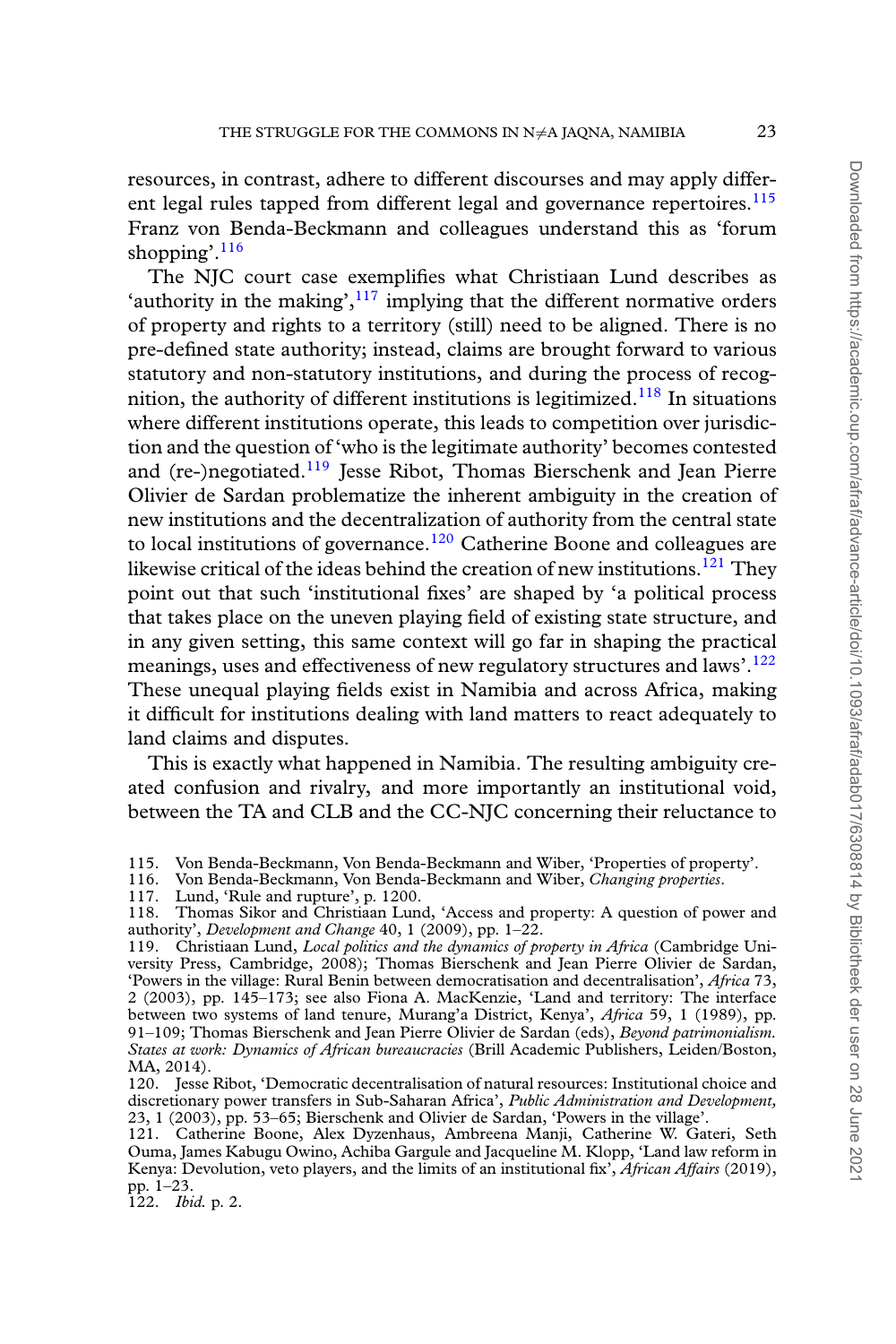remove the illegal fences. In  $N \neq a$  Jaqna this void has skilfully and in articulated ways been filled by the CC-NJC, which also signifies that the San are not necessarily to be treated as victims. The CC-NJC has been proven to possess substantial discursive powers to reject proposals and engage in alliances with other conservancies and NGOs and other partners in navigating the micro-politics of  $N \neq a$  Jaqna. This is in contrast to elsewhere in Namibia where institutional voids create room for manoeuvre especially for elites that have the means, discursive and financially, to device extra-legal strategies to gain access to resources and *de facto* exclude others.<sup>[123](#page-23-0)</sup> Lund refers to these as 'ruptures', which are the sites where the re-arrangement of previous institutional relations and 'authority in the making' takes place.<sup>[124](#page-23-1)</sup> These emerge as moments of opportunity: in the case of Namibia new 'communal entrepreneurs' and conservancy committees are cast in the language and rhetoric of the state to legitimize their claims even though they may not be regarded as government institutions and not legally positioned to have jurisdiction over people–land relations.<sup>[125](#page-23-2)</sup>

The emerging institutional voids and opportunities add an unintended layer of complexity in Namibia's legal system of land–people relationships, hampering the implementation of legal judgements and more general development policies. This represents an institutional incapacity, which James Scott understands as the 'prostrate' institution.<sup>[126](#page-23-3)</sup> These are institutions that fail to adequately take cognisance of the various forms of human agency displayed in the rural domain (e.g. by the NJC-CC, TAs, CLBs, elites and fencers). This incapacity is endured and strengthened by failing to take into consideration the micro-politics at hand and how these intersect with national politics and policies. $127$  With Boone and colleagues, we argue that institutional reforms need to take account of the power of an institutions-in-context explanation.<sup>[128](#page-23-5)</sup> This also underlines the argument of John Friedman that the state takes root in the local (or everyday life) and conversely local political processes in the state.<sup>[129](#page-23-6)</sup> Or, as Francois Bayard documented skilfully, state policies ignore the roles bureaucrats at

<span id="page-23-0"></span>123. See Kashululu and Hebinck, 'The fencing question'; Werner, 'What has happened'.

<span id="page-23-1"></span>124. Lund, 'Rule and rupture', p. 1202.

<span id="page-23-2"></span>125. Lund, 'Local politics', p. 5. See also Jean Francois Bayart, *The state in Africa: The politics of the belly* (Longman, London, 1993).

<span id="page-23-3"></span>126. James C. Scott, *Seeing like a state: How certain schemes to improve the human condition have failed* (Yale University Press, New Haven, CT, 1998).

<span id="page-23-4"></span><sup>127.</sup> This point is well elaborated by Sara Berry, 'Property, authority and citizenship: Land claims, politics and the dynamics of social division in West Africa', *Development and Change* 40, 1 (2009), pp. 23–45 and Bierschenk and Olivier de Sardan, 'Powers in the village'.

<span id="page-23-5"></span><sup>128.</sup> Boone, Dyzenhaus, Manji, Gateri, Ouma, Owino, Gargule and Klopp, 'Land law reform in Kenya'.

<span id="page-23-6"></span><sup>129.</sup> John Friedman, 'Making politics, making history: Chiefship and the post-apartheid state in Namibia', *Journal of Southern African Studies* 31, 1 (2005), pp. 23–52.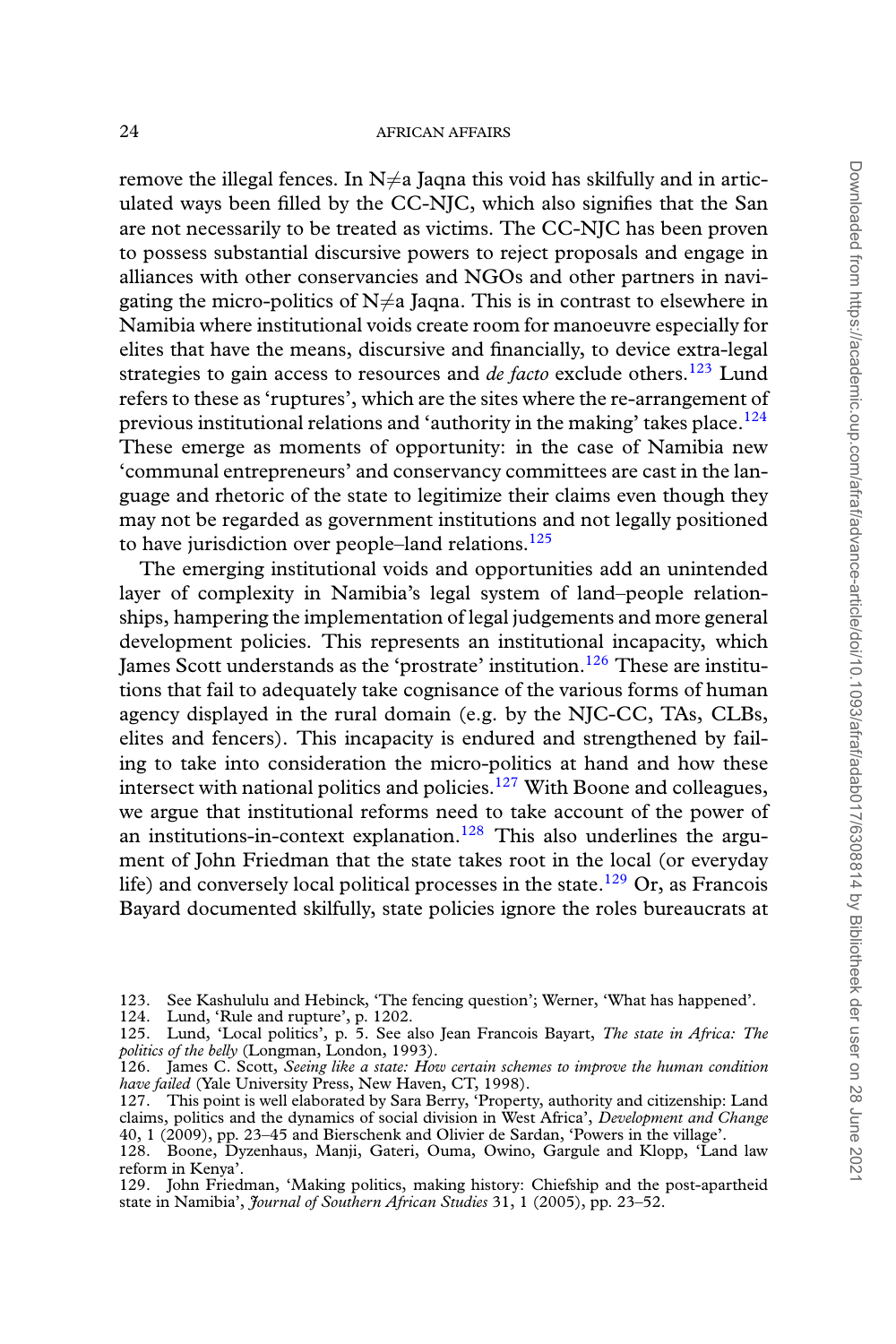grassroots level play in accessing, controlling and redirecting state funds for development.<sup>[130](#page-24-0)</sup>

### *Whose modernity counts?*

We have shown that  $N\neq a$  Jagna is an assemblage of co-existing and clashing land-use practices and unfolding discourses about land. It is paramount to capture that these discourses and practices are legitimized by locally specific makings of modernity and views on what land is (its ontology), what it can or should do (its affordances) and how humans should interact with it.<sup>[131](#page-24-1)</sup> The judicial process, we argue, hinges predominantly on a rights perspective, ignoring the agency displayed in  $N\neq a$  Jaqna that manifests in the contrasting visions of modernity that are imposed from the national (or global) level but (re)negotiated in local arenas.<sup>[132](#page-24-2)</sup> The question 'whose modernity counts' in Tsumkwe West is significant for mitigating solutions. This implies fully embracing the idea that modernity is made by actors in villages in communal areas and conservancies, sometimes shared and accommodated and not exclusively defined by experts, NGOs and state actors, and often outside the realm of NGOs and the state. $133$ This is the foundation for the contestations we have observed in  $N\neq a$ Jaqna.

The bigger issue at stake is whether, and how, the San and similar indigenous groups will be in a position to shape their future and take control over the direction of land use in territories like Tsumkwe West. The outcome of the struggle for the commons depends on the one hand on whether the political processes in the country are supportive. The absence of support for the removal of fences does not only appear as limited implementation capacity but a lack of imagination to question what is meant by 'land'? Franz von Benda-Beckmann points out that

We are likely to be confronted with a situation that such categorisation of resource elements may be different and contradictory in different legal subsystems within the state organisation, with different rights and obligations flowing from such differences - a source of legal uncertainty and many socioeconomic and often political conflicts.<sup>[134](#page-24-4)</sup>

<span id="page-24-0"></span><sup>130.</sup> Bayart, 'The state in Africa'.<br>131. Murray Li, 'What is land?'.

<span id="page-24-2"></span><span id="page-24-1"></span><sup>131.</sup> Murray Li, 'What is land?'.

<span id="page-24-3"></span><sup>132.</sup> Long, 'Contesting policy ideas from below'.

<sup>133.</sup> See Arce and Long, 'Reconfigurng modernity'. See also Paul Hebinck, Luwieke Bosma and Gert Jan Veldwisch, 'Petrol pumps and the making of modernity along the shores of Lake Victoria, Kenya', *Water Alternatives* 12, 1 (2019), pp. 13–29.

<span id="page-24-4"></span><sup>134.</sup> von Benda-Beckmann, 'Legal pluralism and social justice', p. 53. See also Murray Li, 'What is land?'.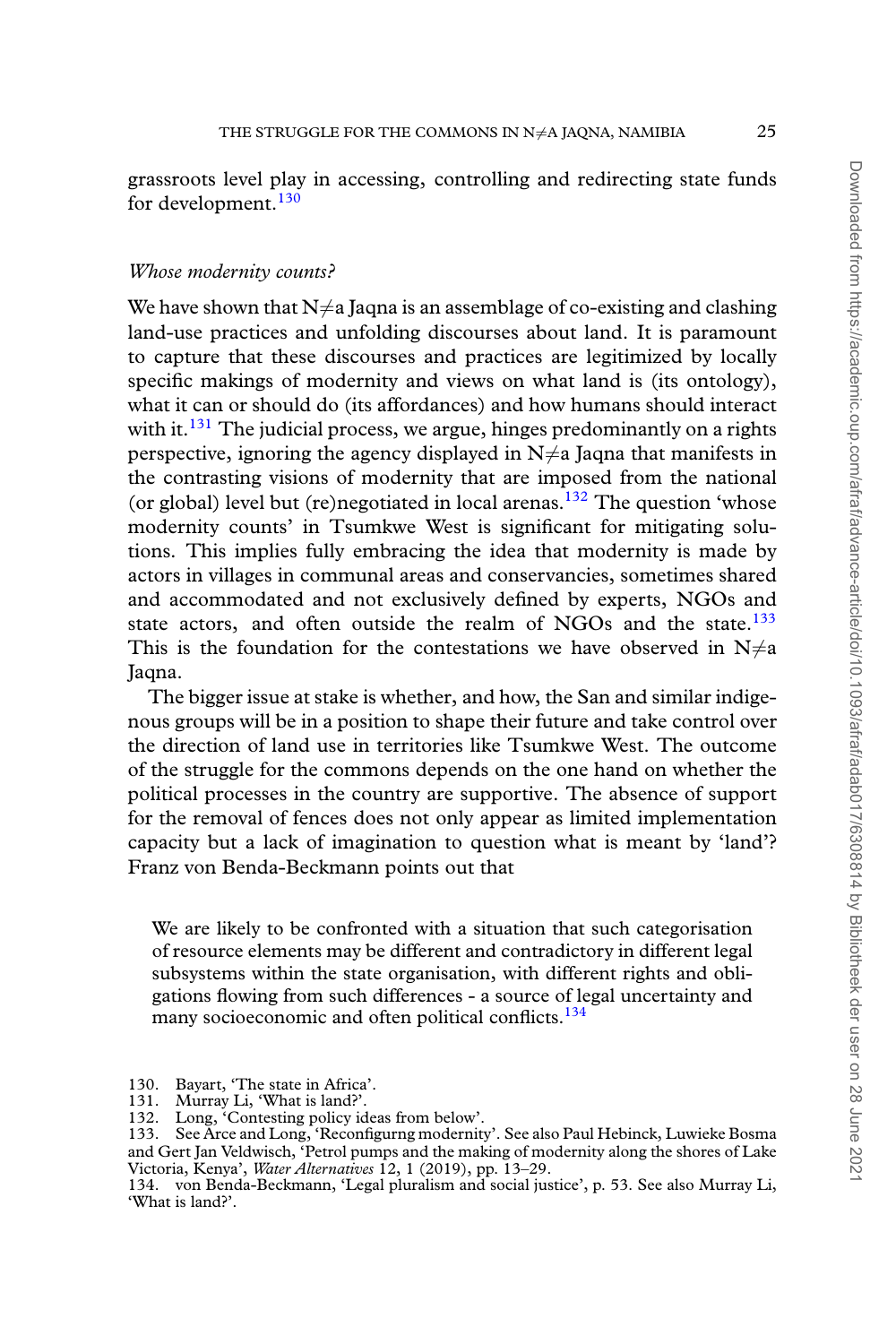This implies ontological politics and pursuing such policies as Camp-bell argues<sup>[135](#page-25-0)</sup> will entail a continued confronting with visions of land use that are materializing in the various line ministries. At present, MLR's discourse has not been challenged within the realm of the state. State agricultural policies, as Jonathan Cox argued, are dominated by the belief that communal farming and gathering of plants are designated as 'subsistence' and 'backward', whereas commercial farming on private land and for the market is more efficient.<sup>[136](#page-25-1)</sup> This policy discourse represents a remarkable continuity in Namibia, like elsewhere in Africa. The Odendaal Commission aired these ideas in the mid-1960s and argued for the settlement of the San and the end of their gathering way of life.<sup>[137](#page-25-2)</sup>

The making of a new state does not always adequately translate into coherent and harmonizing policies to deal with new and emerging issues; this is quite common in the region. MET's strategy of a fenceless community-based conservation trajectory does not so easily combine with small-scale farming units that are fenced. This certainly adds to the confusion and creates space for unintended outcomes and for land grabbers and fencers to construct fences illegally, elites to capture resources, and institutions whose power overlap to refuse to act in a situation when they have the statutory powers to do so.

# *Conclusion: new role for conservancies?*

While statutory law and the CLRA acknowledged the jurisdiction of the CLB and the TA over the issues of customary land rights and illegal fencing, local people experienced the failure to act as evidence of a lack of political will. Illegal fencing continued to be a source of conflict in the management of the commons. The authority of the TA and CLB was weakened in the process, simultaneously increasing the authority of the conservancy as an alternative configuration to pursue their claims and playing a role in the ontological politics of resource governance. Ultimately, the purpose of a conservancy is to allow communities to benefit from natural resources, not to provide tenure security *per se*. [138](#page-25-3) The relative democratic structure of CBNRM-like resource-use models provided community representatives substantial agency to oppose land grabbing and development schemes and

<span id="page-25-1"></span><span id="page-25-0"></span><sup>135.</sup> Campbell, 'Farming inside invisible worlds'.

<sup>136.</sup> Jonathan Cox, 'The research context', in Johathan Cox, Carol Kerven, Wolfgang Werner and Roy Behnke (eds), *The privatisation of rangeland resources in Namibia: Enclosure in eastern Oshikoto* (Overseas Development Institute, London, 1998), pp. 8–18.

<span id="page-25-2"></span><sup>137.</sup> Commission of enquiry into South West Africa Affairs (Odendaal Commission), Report of the commission of enquiry into South West Africa Affairs 1962–1963, (Government Printer, Pretoria, 1963), p. 295.

<span id="page-25-3"></span><sup>138.</sup> Bollig, 'Towards an arid eden?' and Gargallo, 'Community conservation and land use' raise the same point.